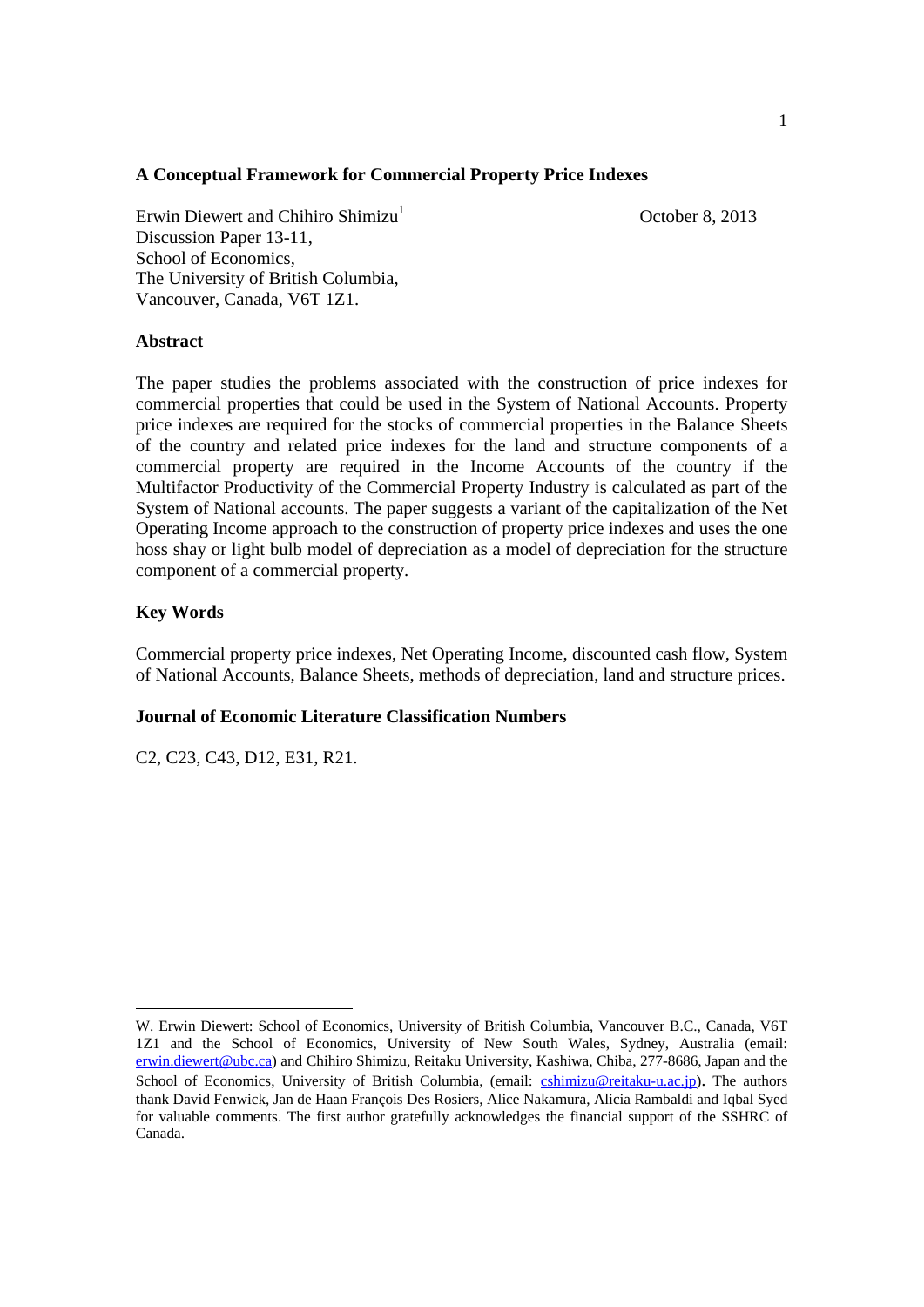## **1. Introduction**

Many of the property price bubbles experienced during the 20th century were triggered by steep increases and sharp decreases in commercial property prices.<sup>2</sup> Given this, there is a need to construct commercial property price indexes but exactly how should these prices be measured? Since commercial property is highly heterogeneous compared to housing and the number of transactions is also much lower, it is extremely difficult to capture trends in this market. In addition, many countries have been experiencing large investments in commercial properties and in countries where the market has matured, depreciation and investments in improvements and renovations represents a substantial fraction of national output. But clear measurement methods for the treatment of these expenditures in the System of National Accounts are lacking. Given this, one may say that the economic value of commercial property in particular is one of the indicators that is most difficult to measure on a day-to-day basis and that statistical development related to this is one of the fields that has perhaps lagged the furthest behind. Indexes based on transaction prices for commercial properties have begun to appear in recent years, especially in the U.S. However, in many cases, these indexes are based on property appraisal prices. But appraisal prices need to be based on a firm methodology. Thus in this paper, we will briefly review possible appraisal methodologies and then develop in more detail what we think is the most promising approach.

In summary: the purpose of this paper is to present a framework for the organization of commercial property data into a form which would be suitable for national income accounting purposes and for the construction of property price indexes. Basically, the paper looks at the problems associated with the construction of output and input price indexes for periodic flow inputs as well as for the fixed assets used in the commercial property industry. Thus section 2 below looks at the problems associated with the construction of output indexes while section 3 studies the problems associated with the construction of variable input indexes such as intermediate input and labour indexes. Sections 4 and 5 present methodologies for constructing both stock and flow indexes for the fixed inputs used by commercial property firms, namely structures and the land that the structures sit on. Section 6 concludes.

It should be noted that the problems associated with constructing price indexes for commercial properties are more complex when the prices are required for national income accounting purposes as opposed for other purposes that simply require the determination of the joint value of commercial property structures and the associated land.<sup>3</sup> For national income accounting purposes, the value of a commercial property needs to be decomposed into land and structure components, a problem that has been largely overlooked in the academic literature on commercial property price indexes. Most

<sup>&</sup>lt;sup>2</sup> See Schreyer (2009b) for material on real estate bubbles.

<sup>&</sup>lt;sup>3</sup> Commercial property valuations may be required for mortgage applications and for the analysis of property bubbles where only the joint price of the structures and the associated land matters.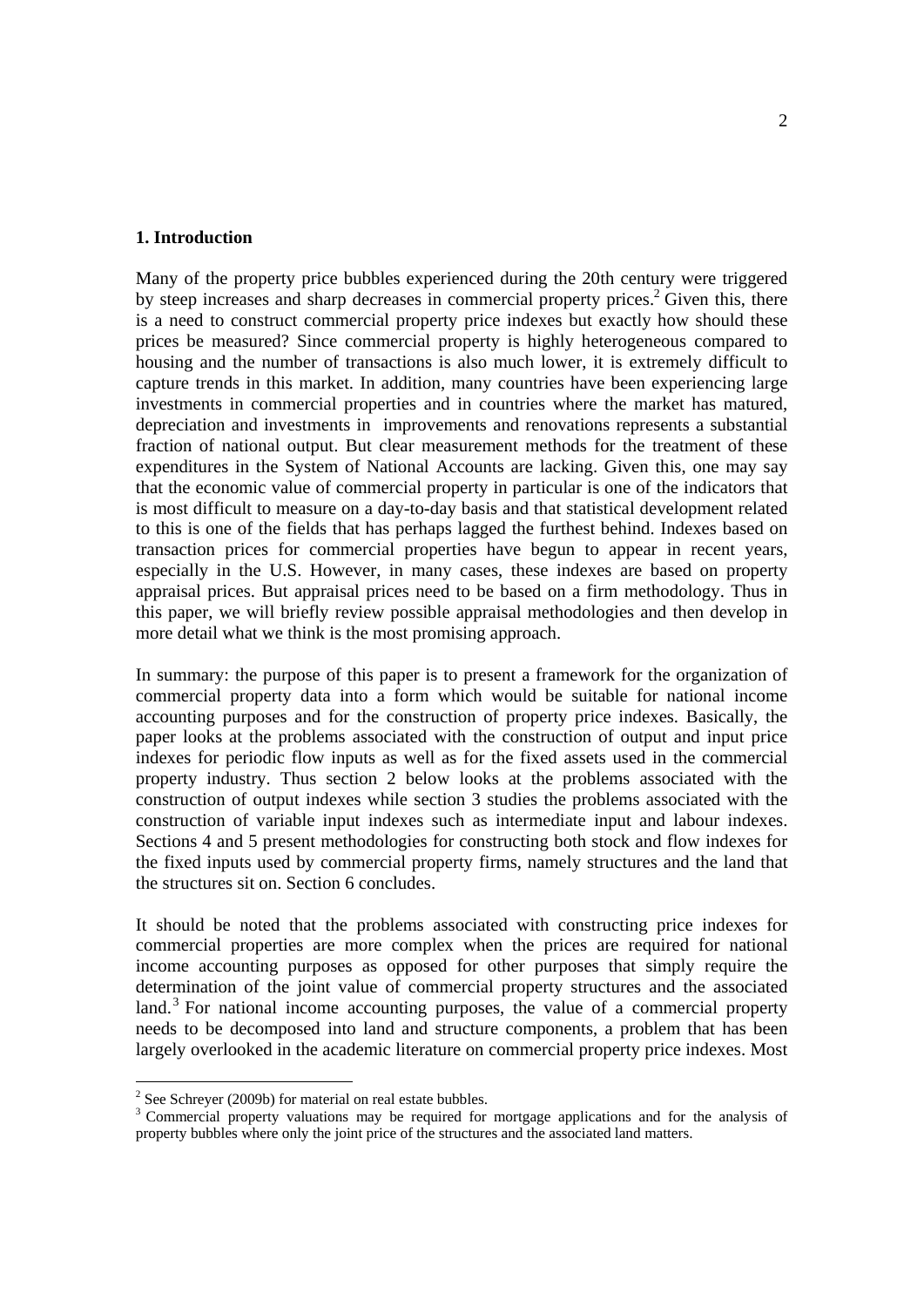of the difficult problems associated with the construction of constant quality price indexes for the commercial property sector are associated with the land and structure inputs used by the sector.

Basically, three distinct methods have been used to construct commercial property price indexes for the fixed assets of a property firm:

- Methods based on commercial property sales transactions over time. Variants of this method include the repeat sales methodology and hedonic regression methods.<sup>4</sup>
- Methods based on observing published share prices for property stocks or REITs (Real Estate Investment Trusts) in order to estimate the asset value of the property.5
- Methods based on capitalizing the Net Operating Income (NOI) of a building trust.<sup>6</sup>

The major problem with the transactions based methods for determining the constant quality prices for commercial properties is that *sales of commercial properties are very sparse*. Thus hedonic and repeat sales methods, which can work well for constructing constant quality price indexes for residential properties, may not work well in the commercial property context due to the infrequency of sales of these properties.

Stock market based methods for determining the prices of commercial properties are subject to three problems:

- The stock market valuation of a commercial property REIT that has a constant portfolio of properties does not provide a constant quality price for the fixed assets in that portfolio due to the depreciation of the structures in the portfolio.
- For national income accounting purposes, a decomposition of the asset value of a REIT into its structure and land components is required and the stock market valuation cannot provide this breakdown.

 <sup>4</sup> Appraisers frequently base their estimates for the asset value of a commercial property on sales of similar properties during the same time period: "Real estate valuation is founded primarily on the use of comparable sales information." Andrew Baum and Neil Crosby (2008; 17). This valuation method can be considered as a type of informal hedonic regression model. For a fairly comprehensive review of the hedonic regression methodology used in the valuation of residential properties, see de Haan and Diewert (2011). For comparisons of the hedonic regression and the repeat sales methodologies, see Diewert, Nakamura and Nakamura (2009), Diewert (2010) (2011), Shimizu, Nishimura and Watanabe (2010) and Deng, McMillen and Sing (2013). See Devaney and Diaz (2010) for an application of the hedonic regression methodology to the commercial property context.

<sup>&</sup>lt;sup>5</sup> Papers that use this methodology include Fisher, Geltner and Webb (1994), Geltner (1997), Geltner, Pollakowski, Horrigan and Case (2010), Bokhari and Geltner (2012) and Shimizu, Diewert, Nishimura and Watanabe (2013).

<sup>&</sup>lt;sup>6</sup> Methods of this type are discussed in some detail in Baum and Crosby (2008; 27) and are labelled as *discounted cash flow models* or *capitalization of income approaches*. Our particular variant of this class of methods to be explained later can be regarded as a discounted cash flow model.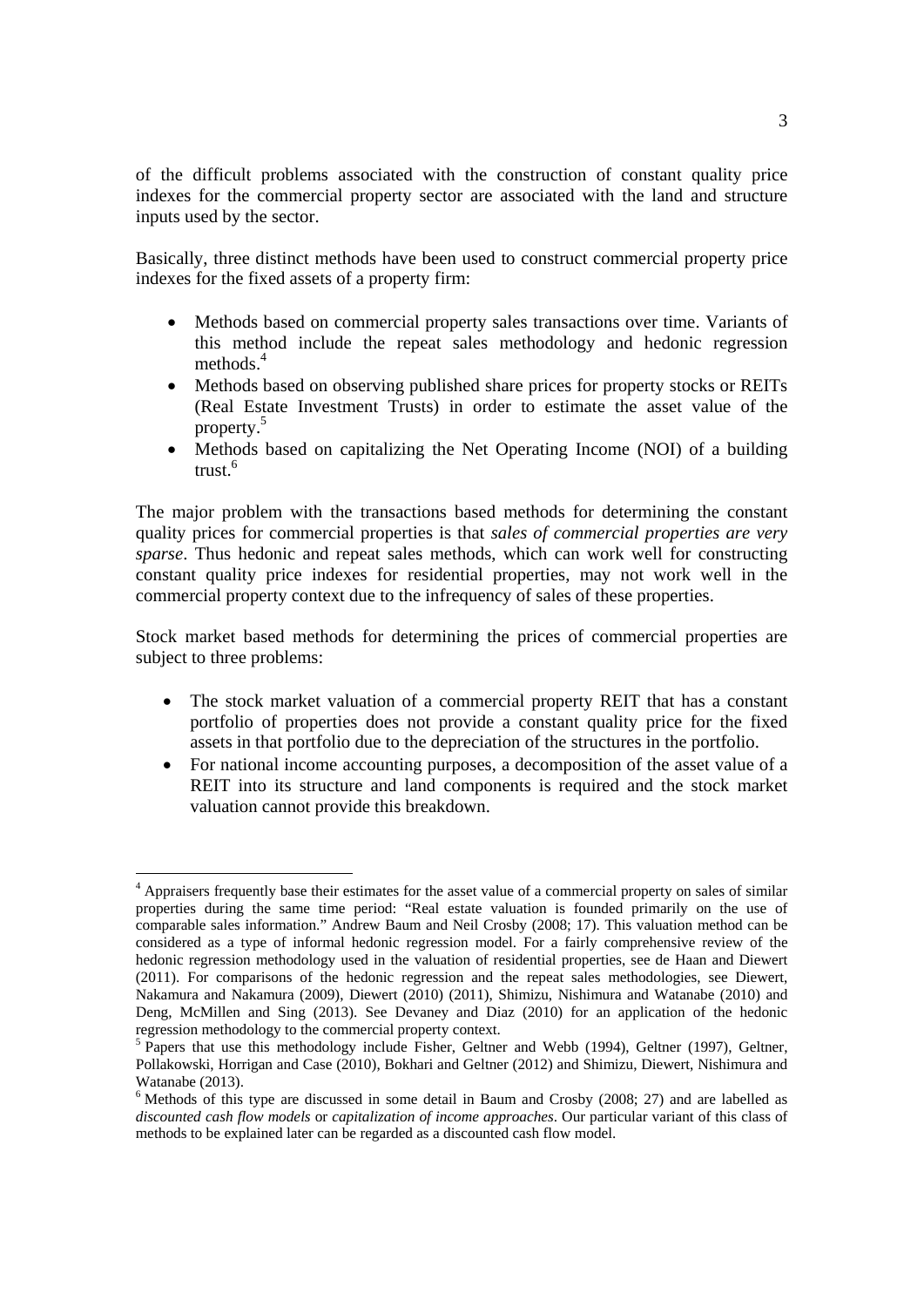Stock market valuations will generally be too volatile for statistical agency purposes. The stock market price of a REIT will typically over react to daily news about macroeconomic events.7

*Thus in our view, the most useful method for obtaining constant quality prices for commercial properties is the capitalization of net operating income method*. We will present a variant of this method in some detail in sections 4 and 5 below. Our analysis will give practical advice on how statistical agencies could construct both stock and flow price indexes for commercial structures and the land that the structures sit upon.

A particular problem with existing methodologies for the capitalization of the NOI of a particular property in order to obtain estimates of the current asset value of the property is that they do not deal adequately with the problems raised by the depreciation of the structure over time. These difficulties were discussed by Dixon, Crosby and Law (1999) and Crosby, Devaney and Law (2012) and their papers contain extensive reviews of the depreciation literature as it applies to commercial properties. However, our suggested solution to these problems is quite different than the solutions presented in these publications.<sup>8</sup>

#### **2. The Construction of Output Price Indexes**

We consider the problems associated with constructing quarterly input and output price indexes for a particular commercial property in a single location. We assume that the property has N sources of revenue and the quarter t price for product  $n = 1, 2, ..., N$  is  $p_n^+$ and the corresponding quantity sold during the quarter is  $q_n$ <sup>t</sup>. Before proceeding further, we need to discuss the exact meaning of the microeconomic prices and quantities if there are *multiple* transactions for say commodity n within quarter t. In this case, it is natural to interpret  $q_n^t$  as the *total* amount of commodity n sold within quarter t. In order to conserve the value of transactions, it is necessary that  $p_n^t$  be defined as a *unit value* <sup>9</sup>; i.e.,  $p_n$ <sup>t</sup> must be equal to the value of transactions for commodity n during quarter t divided by the total quantity transacted,  $q_n^t$ . Thus define *the revenue of the commercial property in quarter t* as:

(1) 
$$
R^t \equiv \sum_{n=1}^N p_n^t q_n^t \equiv p^t \cdot q^t
$$

where  $p^t \equiv (p_1^t, ..., p_N^t)$  is the quarter t output price vector,  $q^t \equiv (q_1^t, ..., q_N^t)$  is the quarter t output quantity vector and  $p^t \cdot q^t$  denotes the inner product of these two vectors.

<sup>&</sup>lt;sup>7</sup> However, an advantage of the share price method over the NOI method is that the former method may predict turning points in the property market in advance of the latter method since stock market valuations are *forward looking*, whereas Net Operating Income gives a snapshot of the property's current (or slightly *backward looking*) income generating abilities.

 $8$  Our method relies on a depreciation model discussed in the national income accounting literature.

<sup>&</sup>lt;sup>9</sup> The early index number theorists Walsh (1901; 96), Fisher (1922; 318) and Davies (1924; 96) all suggested unit values as the prices that should be inserted into an index number formula. This advice is followed in the *Consumer Price Index Manual: Theory and Practice* with the proviso that the unit value be a narrowly defined one; see the ILO (2004; 356).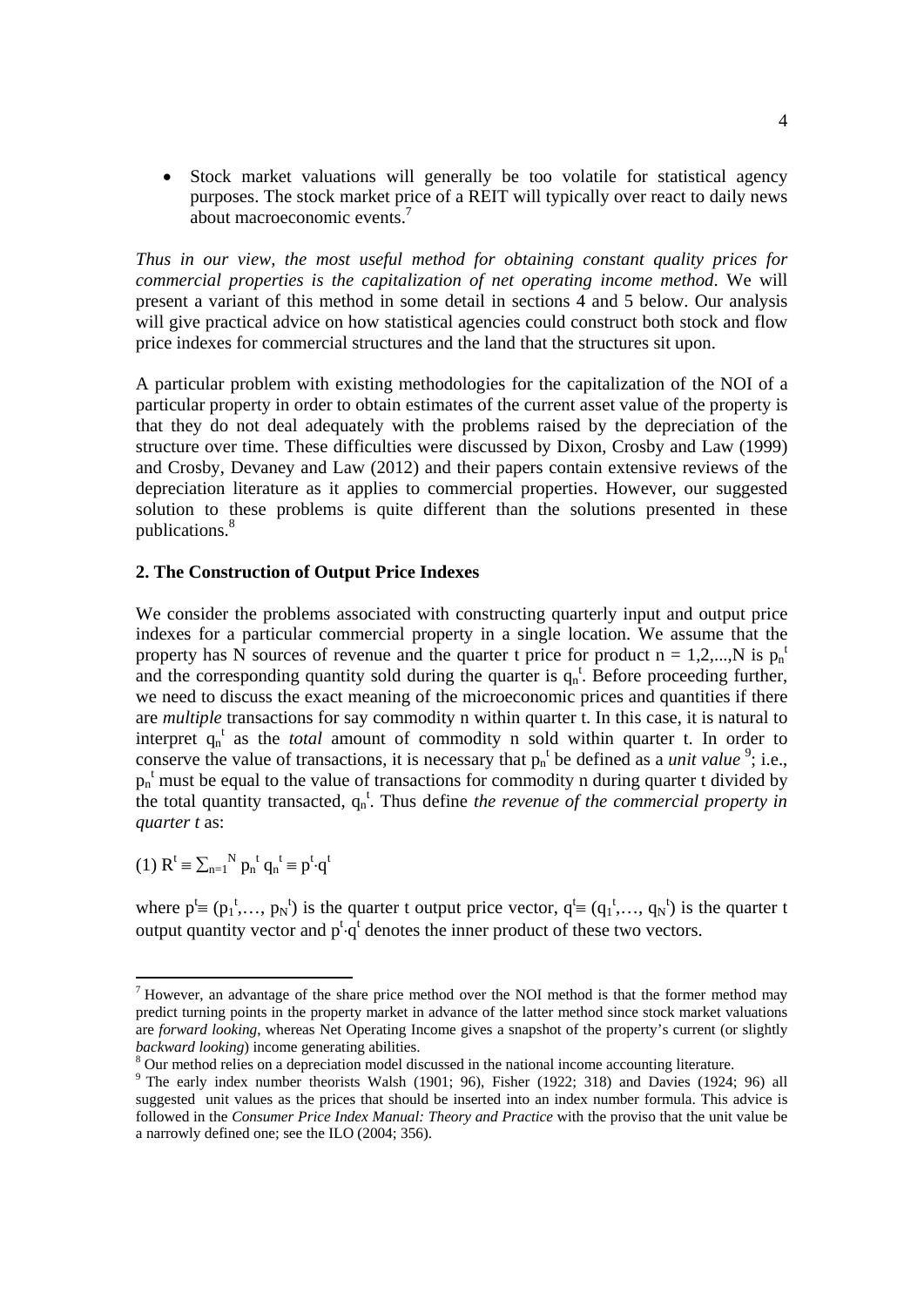The outputs produced by an office or retail building will typically consist primarily of the rental or leasing of individual units of floor space. The total floor space leased or rented will generally be well below the total floor space of the building since some space will be taken up by hallways, utility rooms, caretaker and managerial offices.10 When measuring outputs, rented space is what counts but in section 5 when valuing the cost of the services provided by the basic building structure, it is total floor space that matters. In addition to leased office and retail space, the building may make additional revenues from renting parking spaces and other miscellaneous sources of revenues.<sup>11</sup>

If the revenue generating property leases (for commercial space in the building) are monthly or quarterly, there is no problem in determining quarterly revenues. However, if the leases extend longer than a quarter and there is a fixed payment at the beginning of the lease for the use of leased space that covers the entire leasing period, then this total lease payment has to be amortized into imputed quarterly payments over the life of the lease. There are various commercial accounting methods for accomplishing this amortization and the price statistician may have no choice but to use whatever amortization method was used in the quarterly statements of the property owner. However, if detailed information on the building leases is available, then *one hoss shay amortization* is a useful method that can be recommended. This method will be explained in section 4 below in the context of amortizing the cost of a building that lasts L quarters after it is constructed. In the present output price context, the length of life  $L$  is now interpreted as the length of the lease.<sup>12</sup>

The index number problem can be explained in the following manner. Consider the property's revenue ratio going from say quarter 0 to 1,  $R^1/R^0$ . Index numbers attempt to decompose a *value ratio* for the two periods under consideration into a *price change component* P times a *quantity change component* Q. Thus we look for two functions of 4N variables,  $P(p^0, p^1, q^0, q^1)$  and  $Q(p^0, p^1, q^0, q^1)$  such that.<sup>13</sup>

(2) 
$$
p^1 \cdot q^1/p^0 \cdot q^0 = P(p^0, p^1, q^0, q^1)Q(p^0, p^1, q^0, q^1).
$$

It can be seen that if the price index function  $P(p^0, p^1, q^0, q^1)$  has been determined, then the quantity index  $Q(p^0, p^1, q^0, q^1)$  can be residually determined using equation (2). If the functional form for  $P(p^0, p^1, q^0, q^1)$  is known, then we can use (2) to determine the period 0

<sup>&</sup>lt;sup>10</sup> However, an industrial building is typically leased to a single business and in this case, total floor space would coincide with rented floor space.

 $11$  For example, a building may derive revenues from a transmission tower on the top of the building.

 $12$  The amortization method is explained below by equations (13)-(16). If the lease payment is made at the beginning of quarter t and the length of the lease is L quarters, then  $P_0^t$  in equation (13) can be interpreted as the total lease payment,  $f^t$  is the quarter t imputed revenue for the firm,  $i_t$  is the expected quarterly inflation rate for the rental of space of the type under consideration,  $r<sub>t</sub>$  is the firm's opportunity cost of capital at the beginning of period t and  $(1+i_1)^s f^i$  is the imputed revenue for the space under consideration in

quarter t+s for s= 1,2,...,L-1.<br><sup>13</sup> If N = 1, then we define P(p<sub>1</sub><sup>0</sup>,p<sub>1</sub><sup>1</sup>,q<sub>1</sub><sup>0</sup>,q<sub>1</sub><sup>1</sup>) = p<sub>1</sub><sup>1</sup>/p<sub>1</sub><sup>0</sup> and Q(p<sub>1</sub><sup>0</sup>,p<sub>1</sub><sup>1</sup>,q<sub>1</sub><sup>0</sup>,q<sub>1</sub><sup>1</sup>) = q<sub>1</sub><sup>1</sup>/q<sub>1</sub><sup>0</sup>, the single price ratio and the single quantity ratio respectively. In the case of a general  $N > 1$ , we think of  $P(p_1^0, p_1^1, q_1^0, q_1^1)$  as being a weighted average of the price ratios  $p_1^{-1}/p_1^{0}$ ,  $p_2^{-1}/p_2^{0}$ , ...,  $p_N^{-1}/p_N^{0}$ . Thus we interpret  $P(p_1^{0}, p_1^{0}, q_1^{0}, q_1^{1})$ as an aggregate price ratio,  $P^1/P^0$ , where  $P^t$  is the aggregate price level for period t for  $t = 0,1$ .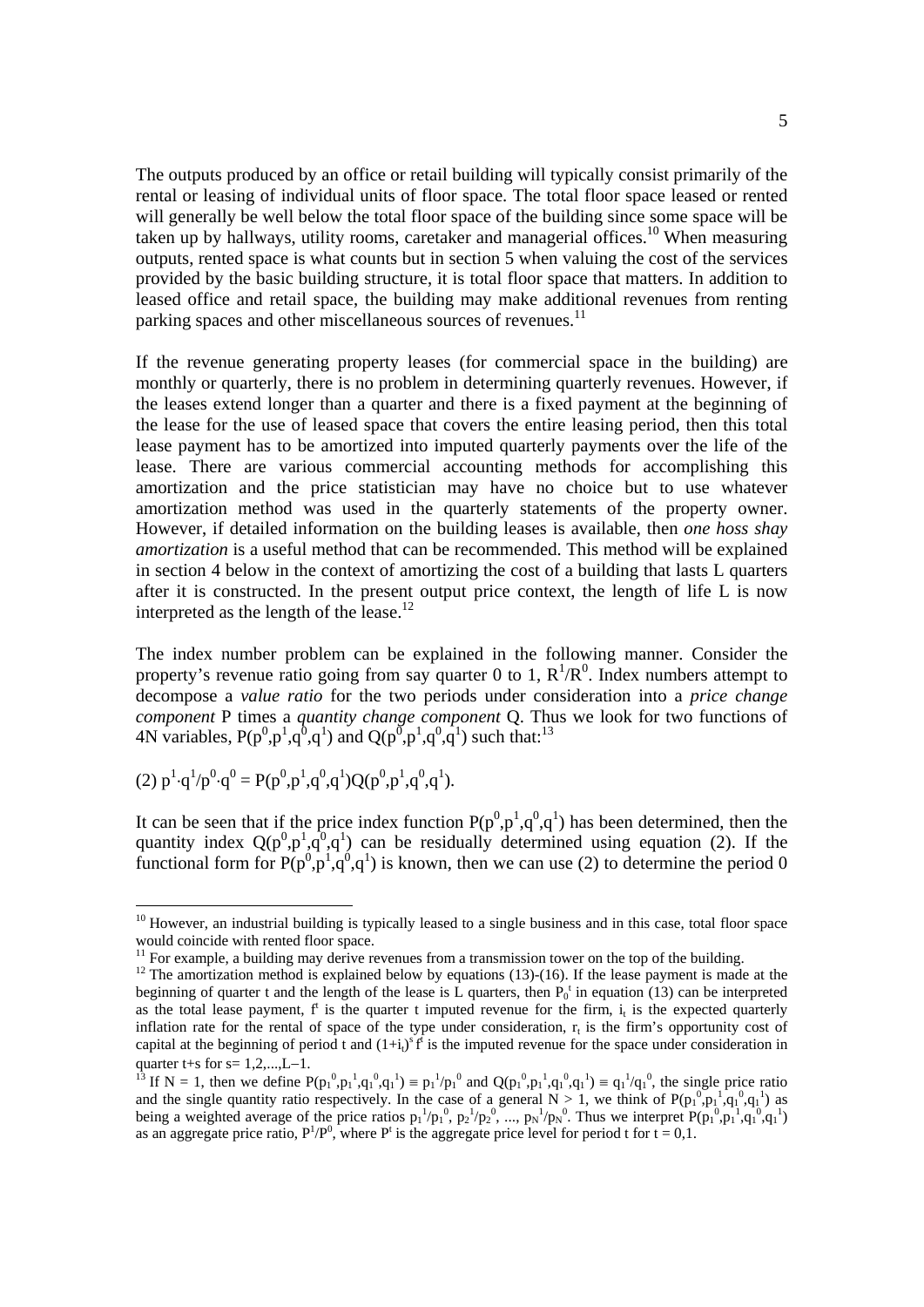and 1 aggregate price *levels*,  $P^0$  and  $P^1$  respectively, and the period 0 and 1 aggregate quantity (or volume) *levels*,  $Q^0$  and  $Q^1$  respectively, as follows:

(3) 
$$
P^0 \equiv 1
$$
;  $P^1 \equiv P(p^0, p^1, q^0, q^1)$ ;  $Q^0 \equiv p^0 \cdot q^0$ ;  $Q^1 \equiv p^1 \cdot q^1 / P(p^0, p^1, q^0, q^1)$ .

Thus once the functional form for the price index  $P(p^0, p^1, q^0, q^1)$  is determined (and detailed price and quantity data are available for the two quarters), aggregate output price and quantity levels for the two quarters under consideration can be determined using the definitions in (3).

There are four main approaches to the determination of the functional form for a price index  $P(p^0, p^1, q^0, q^1)$  that compares the prices (and associated quantities) between two periods:

- Fixed basket and averages of fixed basket approaches;
- The test or axiomatic approach;
- The stochastic approach and
- The economic approach.

These four approaches are explained in detail elsewhere.<sup>14</sup>

There are two main functional forms for the price index that are used by statistical agencies as ideal target indexes: the Fisher ideal price index  $P_F$  and the Törnqvist-Theil price index  $P_T$ . Before defining these two indexes, it is useful to define some other indexes that are frequently used by statistical agencies.

One of the earliest approaches to defining a price index the *fixed basket approach*. In this approach, we are given a "representative" basket of commodities that is defined by the positive quantity vector q. Given the price vectors for periods 0 and 1,  $p^0$  and  $p^1$ respectively, we can calculate the cost of purchasing this same basket in the two periods,  $p^0$  q and  $p^1$  q. Then the ratio of these costs is a very reasonable indicator of pure price change over the two periods under consideration, provided that the basket vector q is "representative". Thus define the *Lowe* (1823) *price index*, P<sub>Lo</sub>, as follows:

(4) 
$$
P_{Lo}(p^0, p^1, q) \equiv p^1 \cdot q/p^0 \cdot q
$$
.

As time passed, economists and price statisticians demanded a bit more precision with respect to the specification of the basket vector q. There are two natural choices for the reference basket: the period 0 commodity vector  $\mathbf{q}^0$  or the period 1 commodity vector  $\mathbf{q}^1$ . These two choices lead to the Laspeyres  $(1871)$  price index P<sub>L</sub> defined by (5) and the Paasche (1874) price index  $P_P$  defined by (6):<sup>15</sup>

<sup>&</sup>lt;sup>14</sup> See Diewert (2012) or the *Consumer Price Index Manual*, ILO/IMF/OECD/UNECE/Eurostat/The World Bank (2004; 263-327). For brevity, in the future, we will refer to the *CPI Manual* as ILO (2004).<br><sup>15</sup> Note that  $P_L(p^0, p^1, q^0, q^1)$  does not actually depend on  $q^1$  and  $P_P(p^0, p^1, q^0, q^1)$  does not actually depend on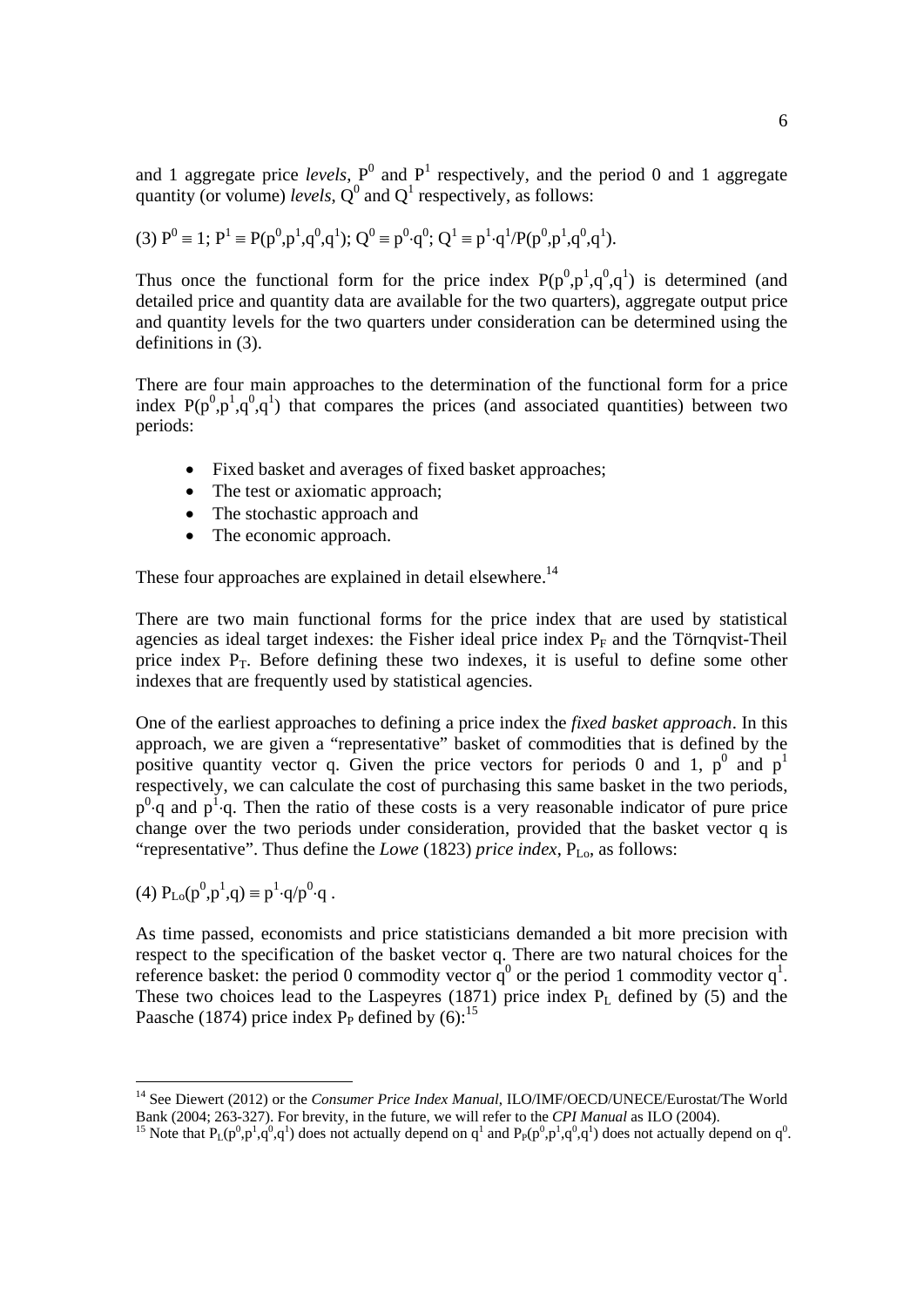(5) 
$$
P_L(p^0, p^1, q^0, q^1) \equiv p^1 \cdot q^0 / p^0 \cdot q^0 = \sum_{n=1}^N s_n^0 (p_n^1 / p_n^0);
$$
  
(6)  $P_P(p^0, p^1, q^0, q^1) \equiv p^1 \cdot q^1 / p^0 \cdot q^1 = [\sum_{n=1}^N s_n^1 (p_n^1 / p_n^0)^{-1}]^{-1}$ 

where the period t expenditure share on commodity n,  $s_n^t$ , is defined as  $p_n^t q_n^t / p^t \cdot q^t$  for  $n =$ 1,…,N and  $t = 0,1$ . Thus the Laspeyres price index  $P_L$  can be written as a base period expenditure share weighted average of the N price ratios (or price relatives),  $p_n^{\int} / p_n^{\{0\}}$ . The last equation in  $(6)$  shows that the Paasche price index  $P<sub>P</sub>$  can be written as a period 1 (or current period) expenditure share weighted *harmonic* average of the N price ratios.17

The problem with these index number formulae is that they are equally plausible but in general, they will give different answers. This suggests that if we require a single estimate for the price change between the two periods, then we should take some sort of evenly weighted average of the two indexes as our final estimate of price change between periods 0 and 1. An examples of a symmetric average is the geometric mean, which leads to the *Fisher* (1922) *ideal index*,  $P_F$ , defined as

(7) 
$$
P_F(p^0, p^1, q^0, q^1) \equiv [P_L(p^0, p^1, q^0, q^1) P_P(p^0, p^1, q^0, q^1)]^{1/2}
$$
.

Another useful functional form for the target price index is the Törnqvist-Theil index  $P_T$ . Theil (1967; 137) provided a strong justification for the use of this index from the perspective of the stochastic or descriptive statistics approach to index number theory. Theil's measure of overall logarithmic price change is defined as follows:

(8) 
$$
\ln P_T(p^0, p^1, q^0, q^1) \equiv \sum_{n=1}^N (1/2)(s_n^0 + s_n^1) \ln(p_n^1/p_n^0)
$$
.

Exponentiating the right hand side of (8) provides a formula for  $ln P_T(p^0, p^1, q^0, q^1)$ .<sup>18</sup>

The Fisher index  $P_F$  receives a strong justification as a target index from the perspectives of the basket, axiomatic and economic approaches to index number theory while the Törnqvist-Theil index  $P_T$  receives a strong justification from the perspectives of the axiomatic, stochastic and economic approaches to index number theory.<sup>19</sup> Thus choosing between these two alternative indexes is difficult but fortunately, using time series data, these two index formulae give very similar results and so typically, it will not matter which of these two indexes is chosen.<sup>20</sup>

The above material dealt with aggregating revenue information on multiple sources of revenue from the same building. This information can be aggregated over multiple

 $16$  This result is due to Walsh (1901; 428 and 539).

<sup>&</sup>lt;sup>17</sup> This expenditure share and price ratio representation of the Paasche index is described by Walsh (1901; 428) and derived explicitly by Fisher (1911; 365).

<sup>&</sup>lt;sup>18</sup> The U.S. Bureau of Labor Statistics uses this index number formula as its target Consumer Price Index at higher levels of aggregation.

 $19$  See the ILO (2004).

<sup>&</sup>lt;sup>20</sup> Diewert (1978; 888) showed that  $P_T(p^0, p^1, q^0, q^1)$  approximates  $P_F$  to the second order around an equal price and quantity point. However, Diewert's results assumed that all prices and quantities were positive.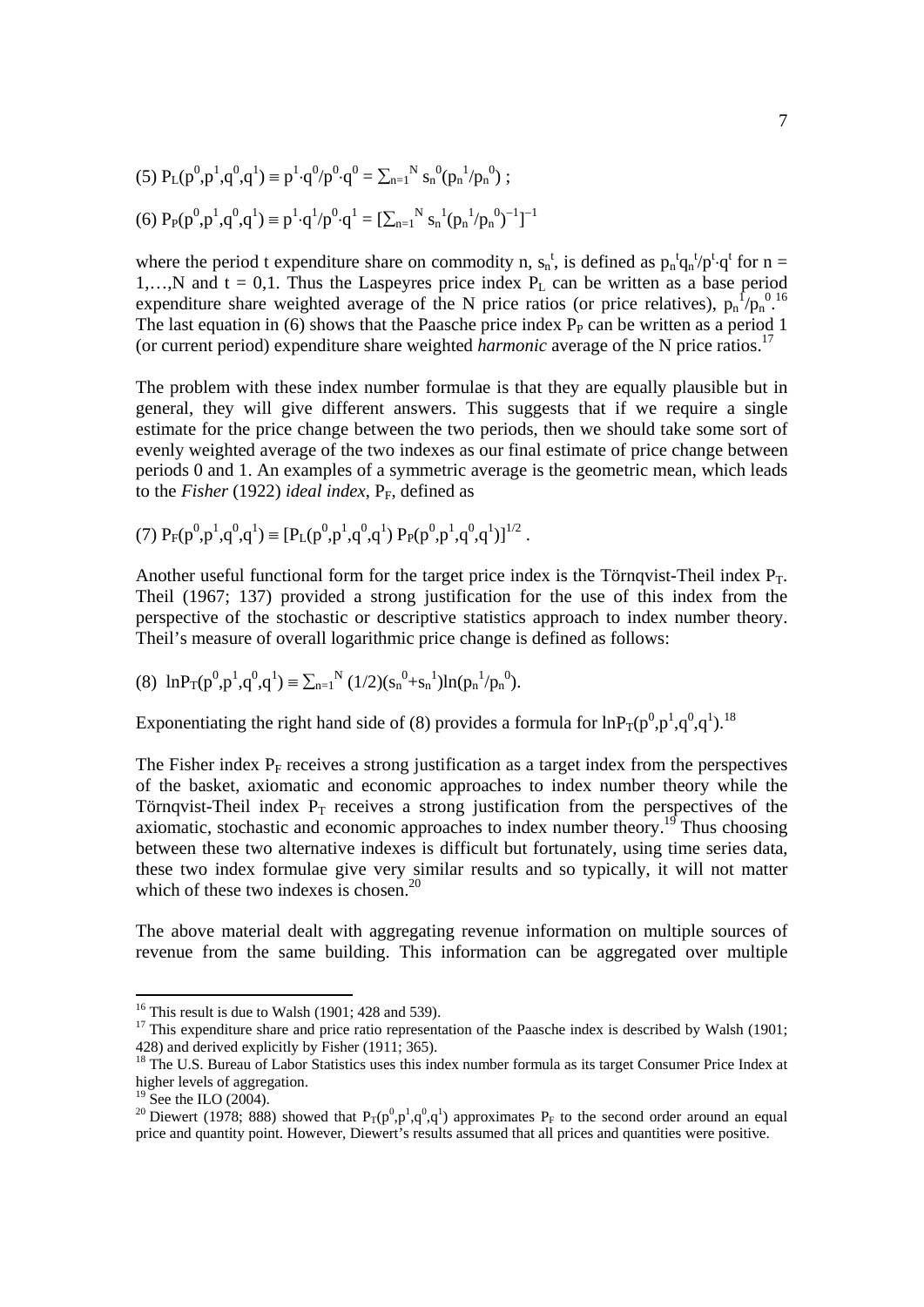buildings in the same location and in the same industry to form an industry output price index using the two stage aggregation procedures that are commonly used in the construction of a Producer Price Index.<sup>21</sup> Typically, commercial buildings in a particular location are classified into three groups:

- Offices;
- Retail sales and
- Industrial (or factories).

Buildings could be further subdivided according to the type of construction and other characteristics.

We conclude this section with a discussion of the problems raised by *vacancies*; i.e., for some quarters, some parts of the building may be temporarily vacant and thus for these components n of the building's revenue stream for quarter t, it may be the case that  $p_n$ <sup>t</sup> equals 0. These zero components can cause the Törnqvist-Theil index  $P_T$  to be ill-defined since the log of 0 is infinite.<sup>22</sup> The solution to this problem is to note that typically, the individual output quantities  $q_n^t$  are constant<sup>23</sup> and so we have  $q_n^0 = q_n^1$  for  $n = 1, 2, ..., N$ , irrespective of whether all units are rented for the two periods or not. Thus under these conditions, the Laspeyres, Paasche and Fisher output price indexes reduce to the Lowe index,  $P_{Lo}(p^0, p^1, q) \equiv p^1 \cdot q/p^0 \cdot q$  where q is the common quantity vector for the two periods under consideration. Under these conditions, letting  $\overline{P}$  be either  $P_L$ ,  $P_P$  or  $P_F$ , we find using definitions (3) that the price and quantity levels for quarters 0 and 1 become:

(9) 
$$
P^0 \equiv 1
$$
;  $P^1 \equiv P(p^0, p^1, q^0, q^1) = R^1/R^0 = p^1 \cdot q^1/p^0 \cdot q^0$ ;  $Q^0 \equiv p^0 \cdot q^0$ ;  $Q^1 \equiv p^0 \cdot q^0 = Q^0$ .

Thus the price index  $P(p^0, p^1, q^0, q^1)$  collapses to the revenue ratio,  $R^1/R^0$  if we use the Laspeyres, Paasche or Fisher index number formula. Hence our solution to the vacancy problem is simple: use the Fisher formula  $P_F$  and not the index  $P_T$  in order to form a commercial property output price index.

It should be noted that our suggested national income accounting treatment of commercial property revenues differs somewhat from the treatment used by commercial property appraisers. Appraisers impute a "normal" rent for vacant suites in the building and add it to actual rent. They then reduce this imputed total rent by one minus a "normal" vacancy rate and they use this adjusted rent as their estimate of Net Operating Revenues for the building in the period under consideration.<sup>24</sup> However, this type of imputation would typically not be made for national accounting purposes where revenues are taken to be actual period t operating revenues for the production unit, not imputed revenues. It can be seen that, typically, appraised operating income will be smoother than actual operating revenues, since vacancies are not uniform over time.

 $^{21}$  See the IMF/ILO/OECD/UNECE/Eurostat/The World Bank (2004).

 $22$ <sup>22</sup> The second alternative formulae for the Laspeyres and Paasche indexes defined by (5) and (6) can also become ill-defined if some prices are zero.

 $23$  If renovations occur while the unit is vacant, then there will be a quality adjustment problem.

 $24$  See Baum and Crosby (2008; 67).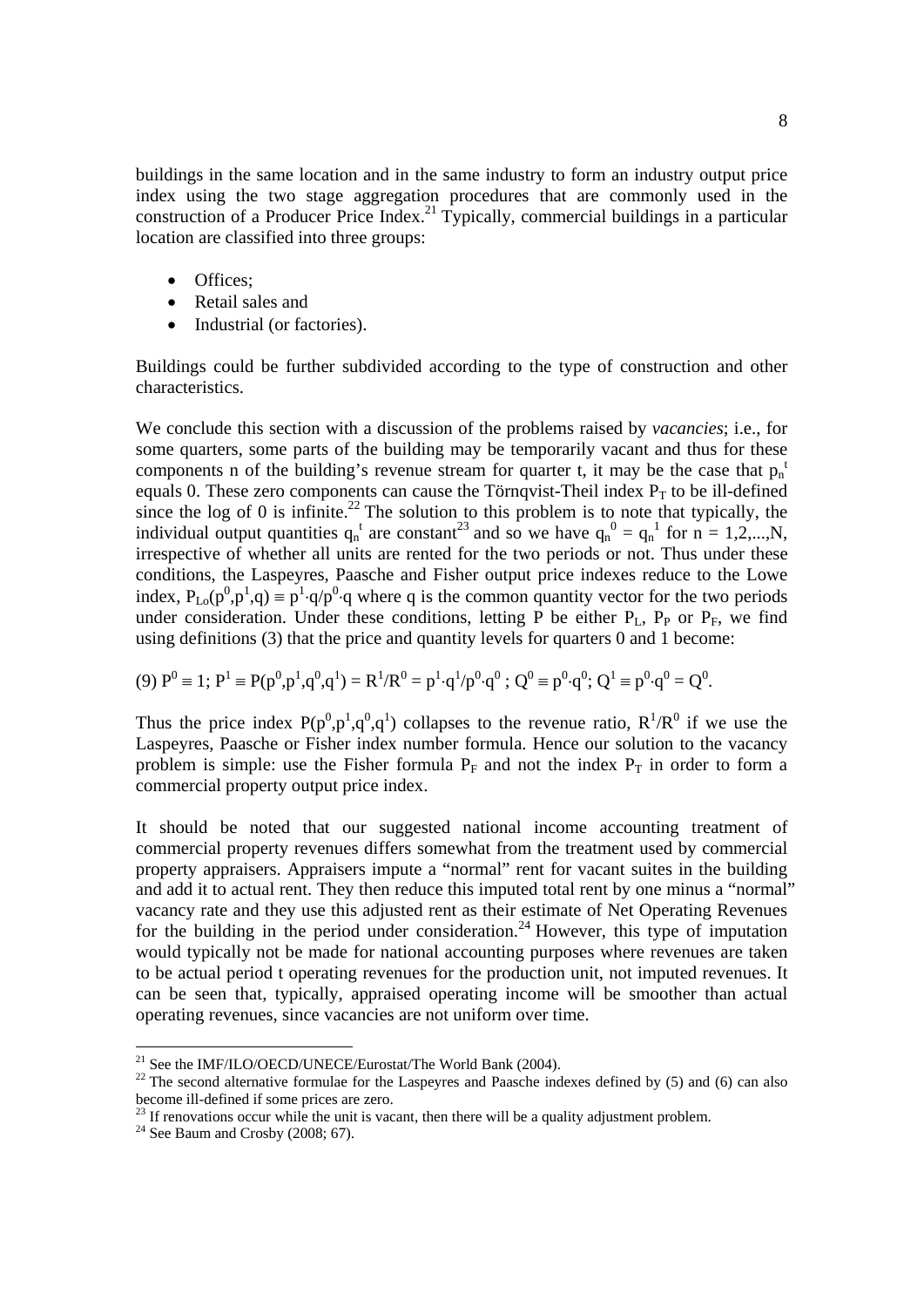We turn our attention to the construction of (non capital) input indexes for a commercial property.

## **3. The Construction of Variable Input Price Indexes**

In this section, we focus on nondurable variable inputs that have well defined price and quantity components and that are used by the commercial property firm in quarters  $t = 0.1$ . We assume that there are M such variable inputs.<sup>25</sup> Denote the quarter t unit value price of input m by  $p_{Im}^t$  and the corresponding total quantity purchased during the quarter by  $q_{Im}^{t}$  for  $m = 1, 2, ..., M$ .<sup>26</sup> Examples of these nondurable inputs include the following:

- Inputs used to heat the building such as fuel oil, coal and natural gas;
- Electricity inputs:
- Telecommunication inputs;
- Cleaning supplies;
- Janitorial, maintenance and repair inputs;
- Security and caretaker services and
- Managerial and legal services inputs.

In the standard System of National Accounts and in Multifactor Productivity Accounts,<sup>27</sup> these nondurable inputs are further classified as intermediate inputs or as labour inputs. The last three classes of inputs listed above could be listed as labour inputs if the type of service rendered is provided by an employee of the commercial property firm. Alternatively, these three types of input could be classified as intermediate inputs if the type of service is contracted out.

The construction of an input price index for the M classes of input proceeds in a manner that is entirely analogous to our discussion of an output price index in the previous section. Thus the property's *quarter t variable input cost*  $C<sup>t</sup>$  is defined as follows:

$$
(10) Ct \equiv \sum_{m=1}^{M} p_{Im}^{t} q_{Im}^{t} \equiv p_{I}^{t} \cdot q_{I}^{t}
$$

where  $p_1^t \equiv (p_{11}^t, \ldots, p_{1M}^t)$  denotes the quarter t variable input price vector,  $q_1^t \equiv (q_{11}^t, \ldots, q_{M}^t)$  $q_{IM}$ <sup>t</sup>) is the corresponding quarter t variable input quantity vector and  $p_I^t \cdot q_I^t$  denotes the inner product of these two vectors.

Consider the property's variable cost ratio going from say quarter 0 to 1,  $C^1/C^0$ . As in the previous section, we decompose this *value ratio* for the two quarters under consideration into an *input price change component*  $P<sub>I</sub>$  times an *input quantity change component*  $Q<sub>I</sub>$ .

 $25$  Using national income accounting terminology, the variables inputs in this section refer to intermediate inputs and labour inputs.

 $26$  We have added the subscript I to the prices and quantities in order to distinguish input prices and quantities for the output prices and quantities considered in the previous section.

<sup>27</sup> For explanations on how Multifactor Productivity Accounts can be constructed, see Jorgenson and Griliches (1967), Christensen and Jorgenson (1973), Diewert (1980) (1992) and Schreyer (2001) (2009a).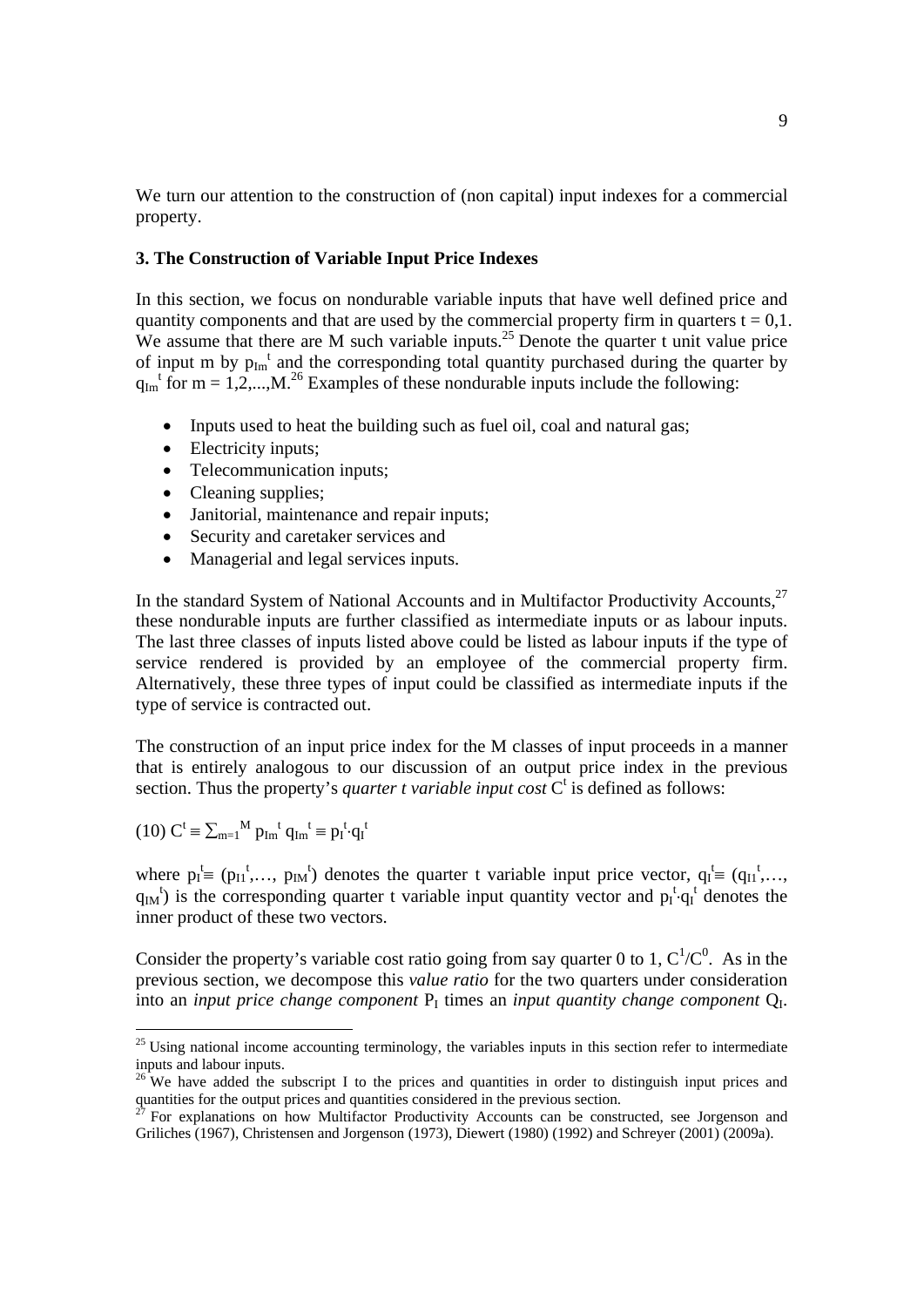Thus we look for two functions of 4M variables,  $P_I(p^0, p^1, q^0, q^1)$  and  $Q_I(p^0, p^1, q^0, q^1)$  such that:

$$
(11)\ p_{I}{}^{1}\cdot q_{I}{}^{1}/p_{I}{}^{0}\cdot q_{I}{}^{0}=P_{I}(p_{I}{}^{0},\!p_{I}{}^{1},\!q_{I}{}^{0},\!q_{I}{}^{1})Q_{I}(p_{I}{}^{0},\!p_{I}{}^{1},\!q_{I}{}^{0},\!q_{I}{}^{1}).
$$

It can be seen that if the price index function  $P_I(p_I^0, p_I^1, q_I^0, q_I^1)$  has been determined, then the quantity index  $Q_I(p_I^0, p_I^1, q_I^0, q_I^1)$  can be residually determined using equation (11). If the functional form for  $P_I(p_I^0, p_I^1, q_I^0, q_I^1)$  is known, then we can use (11) to determine the quarter 0 and 1 aggregate input price *levels*,  $P_I^0$  and  $P_I^1$  respectively, and the quarter 0 and 1 aggregate input quantity (or volume) *levels*,  $Q_I^0$  and  $Q_I^1$  respectively, as follows:

$$
(12)\ P_I^0\equiv 1\,;\ P_I^1\equiv P_I(p_I^0,p_I^1,q_I^0,q_I^1);\ Q_I^0\equiv p_I^0\cdot q_I^0;\ Q_I^1\equiv p_I^1\cdot q_I^1/P_I(p_I^0,p_I^1,q_I^0,q_I^1).
$$

As in the previous section, the four major approaches to index number theory that have been considered in the literature to date suggest that the Fisher or Törnqvist-Theil functional forms defined earlier by (7) and (8) would be good choices for  $P_I(p_I^0, p_I^1, q_I^0, q_I^1)$ .

The problem of zero purchases of a particular input during one of the two periods under consideration needs to be addressed.<sup>28</sup> We cannot use the solution to this problem that was used in the previous section because quantities of variable inputs are generally not constant across periods. To explain our suggested solution to the problem of zero purchases of an input during one period, we suppose  $q_m^0$  units of a particular input are purchased in quarter 0 at price  $p_m^0$  but no units of the input are purchased in quarter 1. Thus it is clear that we can set  $q_m^{-1}$  equal to 0 but if we set  $p_m^{-1}$  equal to zero as well, our preferred Fisher and Törnqvist-Theil input indexes can generate anomalous results. In order to obtain stable input indexes over time, it is best to impute a positive price for the missing price,  $p_m$ <sup>1</sup>. There are at least three possible choices for this imputation exercise:<sup>29</sup>

- Carry forward the price of the previous period; i.e., set  $p_m^{-1}$  equal to the observed price  $p_m^0$  for the product m in quarter 0.
- Collect a price for the same product in quarter 1. Thus if a quantity of a particular type of cleaning fluid was purchased by the firm in quarter 0 but not purchased in period 1, a price for the same product is collected for period 1.
- Assume that the rate of price change for product m going from quarter 0 to 1 is the same as the rate of change of an available price index for a similar product or class of products. Thus suppose the level of a statistical agency price index for cleaning fluids is  $P_{CF}^0$  in quarter 0 and  $P_{CF}^1$  in quarter 1, then the imputed price for product m in quarter 1,  $p_m^1$ , is set equal to  $p_m^0[P_{CF}^{-1}/P_{CF}^{-0}].$

<sup>&</sup>lt;sup>28</sup> If the input m is not purchased in *both* quarters 0 and 1, then this input can simply be omitted in the list of inputs and normal index number theory is applied to the remaining commodities.

<sup>&</sup>lt;sup>29</sup> Additional imputation methods are considered in Diewert (1980; 498-501) and in Feenstra and Diewert (2001).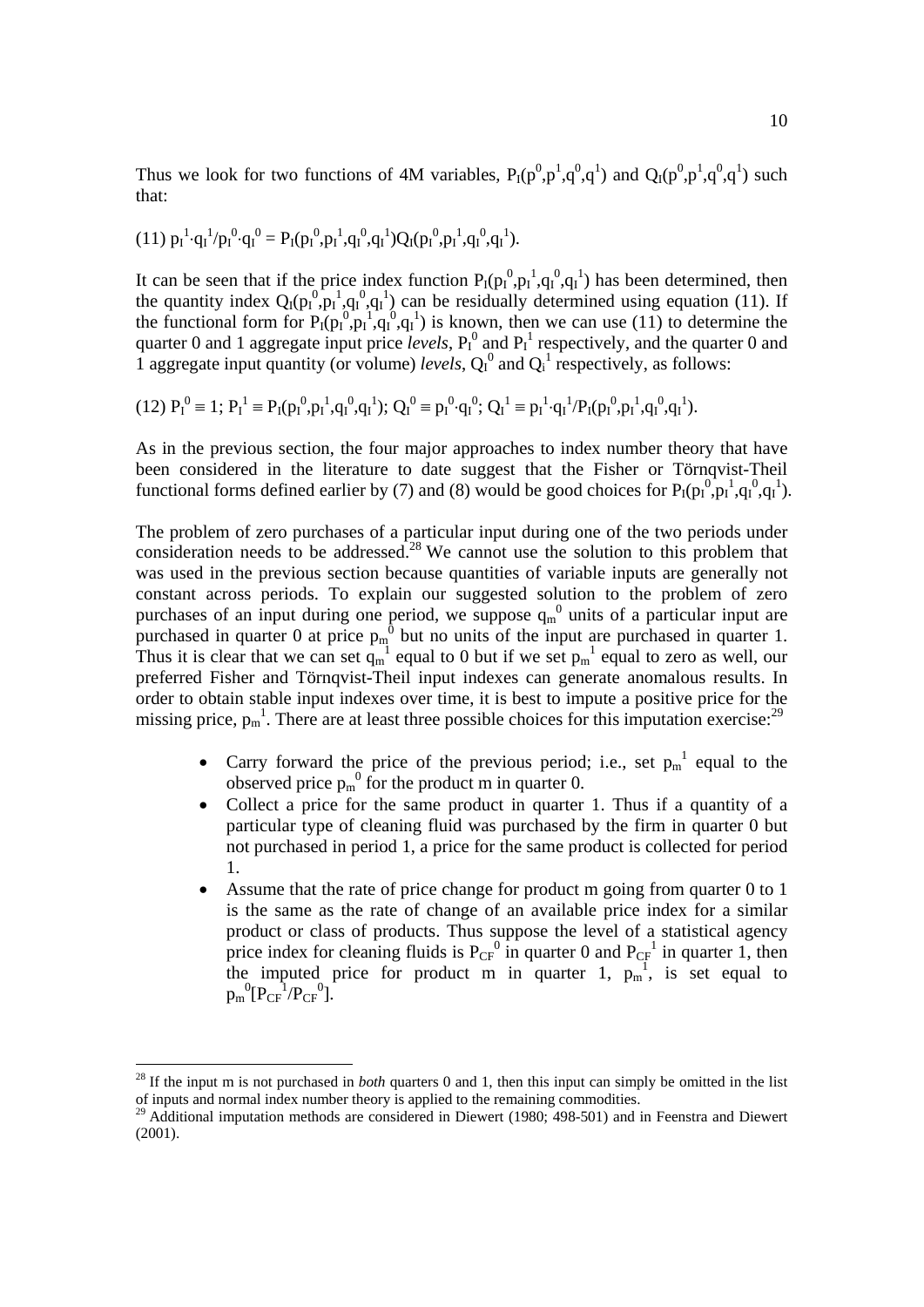The first method is not recommended if the inflation rate for product m is high or very variable.<sup>30</sup> The second method is a preferred method but it may be very costly to obtain the missing price quote from the marketplace.<sup>31</sup> The third method will generally be satisfactory but of course, price indexes by product category must be available.

The above discussion has focussed on nondurable variable inputs for which (at least in principle) it is possible to obtain period by period unit value prices and the corresponding period by period quantities purchased for the commercial property under consideration. However, there are three additional periodic input costs for which there are values but no obvious breakdown into price and quantity components. These three classes of *value only nondurable variable input costs* are as follows:

- Quarterly property tax payments, say  $C_{PT}^{t}$  for period t;
- Quarterly business income tax payments, say  $C_{IT}$ <sup>t</sup> for period t and
- Quarterly property insurance payments, say  $C_{PI}^t$  for period t.

These costs need to be decomposed into price and quantity components so that the real output and input of the Commercial Property sector can be computed for national income accounting purposes. We will defer the problems associated with these decompositions until we have studied the problems associated with costing out the contribution of the building or structure and of the land that the structure sits on. Thus in the following section, we study how stock and flow price indexes for the building can be constructed and then in the next section, we show how stock and flow price indexes for the plot area can be constructed  $32$ 

## **4. The Construction of Stock and Flow Prices for the Commercial Building**

In this section, we address the problem of pricing the services the building provides in each period. This is a flow of services price but a stock price is also required; i.e., we require an estimate of the market value for the structure at the beginning of each accounting period and a decomposition of this value into a price and quantity component.<sup>33</sup> Unfortunately, constructing price indexes for a durable input is a much more difficult task than constructing prices for outputs and variable inputs because *imputations are required* in order to construct the stock and flow prices for a durable

<sup>&</sup>lt;sup>30</sup> In periods of high or moderate inflation, the carry forward method of imputation will tend to understate input cost inflation over the periods where the input is not purchased but then the index will jump up when the input is finally repurchased.

<sup>&</sup>lt;sup>31</sup> We are essentially assuming that the price statistician has access to building level data on revenues and costs, where the costs are listed by transaction. In many cases, only quarterly accounting data will be available and costs will generally be decomposed only by a few product categories and while values by category might be available, average prices by category may not be available.

 $32$  There is one additional cost category associated with a commercial property that needs to be taken into account and this category is period by period capital expenditures,  $C_{CE}^{f}$ , on the property. We will deal with these expenditures in the following section.

<sup>&</sup>lt;sup>33</sup> This information is required for the construction of the Balance Sheets for the commercial property sector of the economy. The value of the flow of structure services (and the decomposition of this value flow into price and quantity components) is also required in the System of National Accounts in order to construct estimates of the Multifactor Productivity growth of the commercial property sector.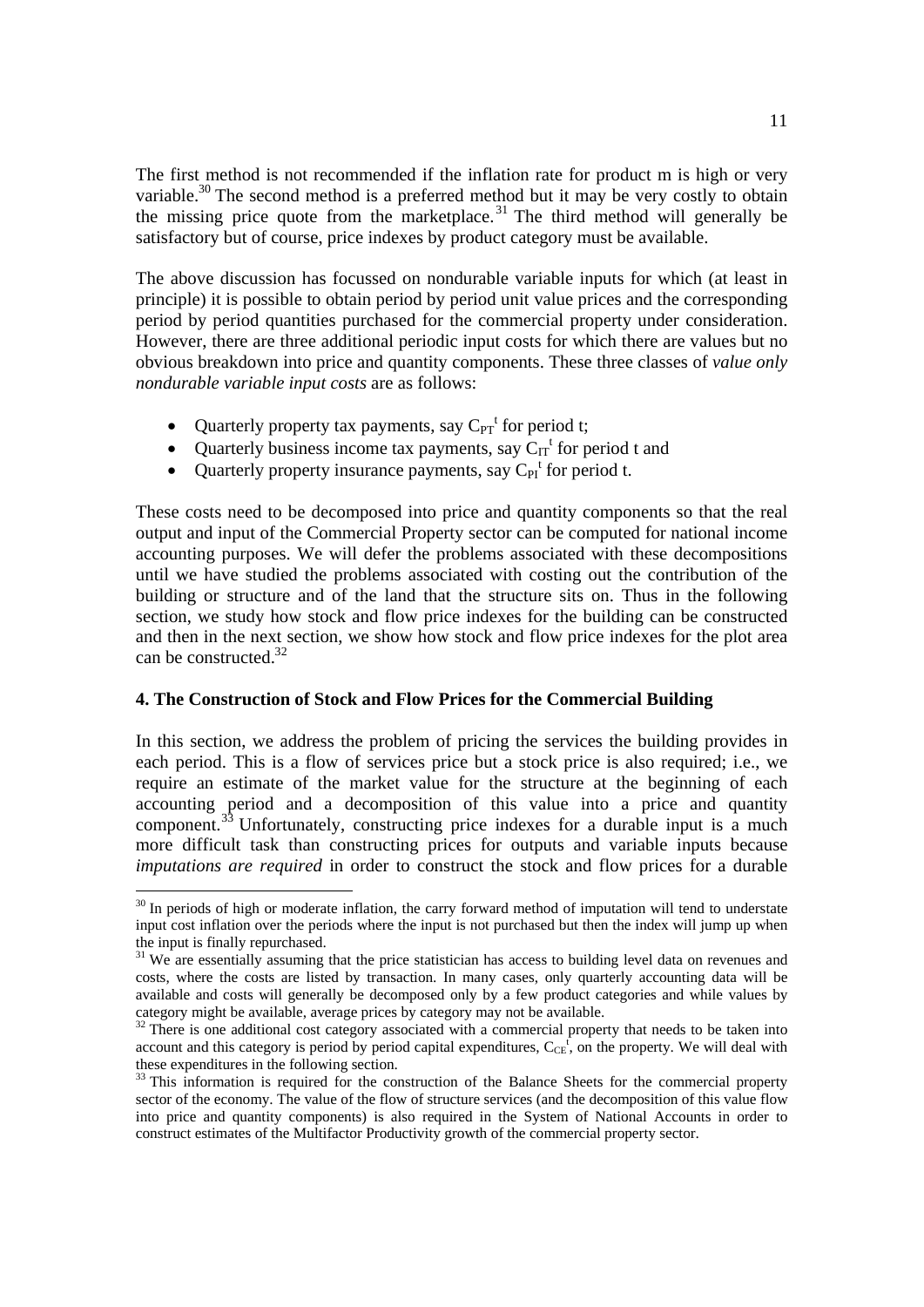input. The problem is that a market price for the building can only be observed at the time the building is constructed when it is possible to determine the construction cost.<sup>34</sup> Allocating this construction cost across the useful lifetime of the building is a fundamental problem of accounting. There is no universally accepted single solution to this intertemporal cost allocation problem. In this section, we will suggest a possible method for solving this problem but the reader should keep in mind that other methods may be equally appropriate.

Capital theory<sup>35</sup> suggests that the value of a durable input (or asset) at a point in time is equal to its expected discounted stream of flow returns. We will formalize this suggestion in (13) below. Let  $P_0^t$  be the asset value of a newly constructed building at the beginning of quarter t and suppose that the expected life of the structure is L quarters. Suppose also that the cash flow that can be attributed to the services provided by the *new* structure in quarter t is  $f_0^t$ . Now undertake a mental experiment and suppose that the same structure is n quarters older at the beginning of quarter t (where  $1 \le n \le L-1$ ) and its asset value is  $P_n^t$ , where  $P_n^t$  <  $P_0^t$  since an older asset has a smaller number of periods left in its useful life and hence will be worth less than a brand new asset. Suppose that the cash flow that can be attributed to the services provided by the n quarters old structure in period t is  $f_n$ <sup>1</sup> where  $f_n^t \le f_0^t$  for  $n = 1, 2, \dots, L-1$ .<sup>36</sup> Finally, suppose that the firm that owns the building faces the nominal quarterly *interest rate* (cost of financial capital)  $r_t$  at the beginning of period  $t^{37}$  and that value of building structure services is expected to rise at the quarterly *inflation rate* i<sub>t</sub>. Then capital theory suggests that the *value of the new structure* at the beginning of quarter t,  $P_0^{\dagger}$ , should be equal to the following sum of discounted expected  $\cosh$  flows:  $38$ 

(13) 
$$
P_0^t = f_0^t + \gamma_t f_1^t + (\gamma_t)^2 f_2^t + \dots + (\gamma_t)^{L-1} f_{L-1}^t
$$

where the quarter t *discount factor*  $\gamma_t$  is defined as follows:

(14)  $\gamma_t \equiv (1+i_t)/(1+r_t)$ .

<sup>&</sup>lt;sup>34</sup> One might think that a market price could be observed when a building is sold but typically, the sale price includes not only the structure but the land that the structure sits on and hence an imputation must be made in order to decompose the sale price into structure and land components.

<sup>&</sup>lt;sup>35</sup> Walras (1954) (first edition published in 1874) was one of the earliest economists to state that capital stocks are demanded because of the future flow of services that they render. For background material on capital theory and production theory, see Jorgenson (1963) (1989), Christensen and Jorgenson (1969), Diewert (1980) (2005), Hulten (1990), Diewert and Lawrence (2000) and Schreyer (2001) (2009a).

<sup>&</sup>lt;sup>36</sup> For  $n \ge L$ ,  $f_n^t = 0$  since the structure is abandoned or demolished after delivering structure services for L quarters.

Conceptually,  $r_t$  is equal to a gross rate of return that is high enough to cover business income taxes and pay investors a rate of return that will induce them to invest in the building. Thus business income taxes are folded into this rate of return.

<sup>&</sup>lt;sup>38</sup> See Diewert (2005; 480-487) for additional material on this model. The quarter t cash flow for a building that is n quarters old,  $f_n^t$ , can be interpreted as a *quarter t imputed rental price* for the building of the type under consideration that is n quarters old.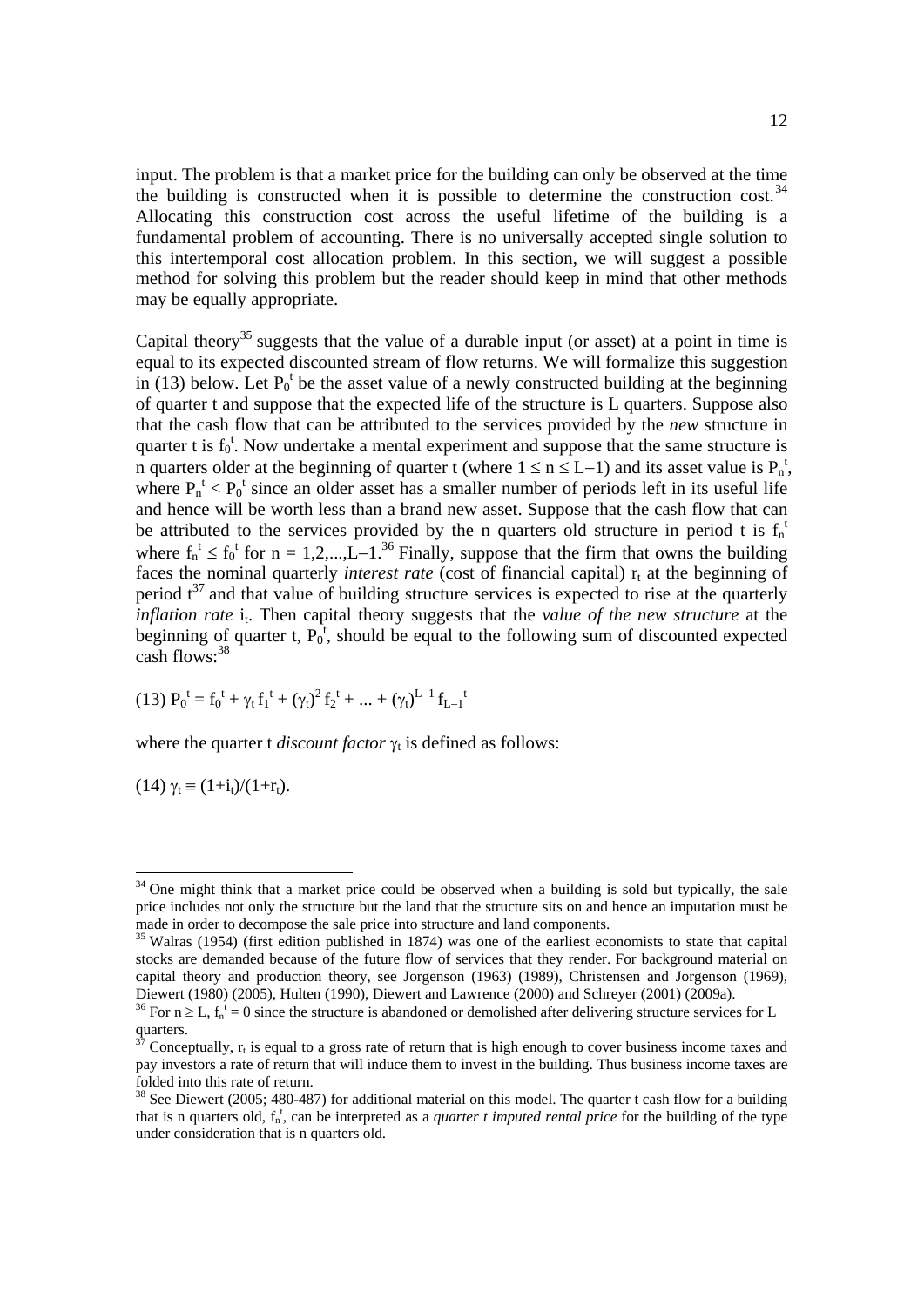Under the same set of assumptions, capital theory suggests that the *value of a similar structure that is n quarters old* at the beginning of period t,  $P_n^t$ , should be equal to the following sum of discounted expected cash flows:

$$
(15) \ P^{\ t}_n = f^{\ t}_n + \gamma_t \, f_{n+1}^{\ t} + (\gamma_t)^2 \, f_{n+2}^{\ t} + ... + (\gamma_t)^{L-1-n} \, f_{L-1}^{\ t} \ ; \hspace{1.5cm} n=1,2,...,L-1.
$$

In order to value the flow of structure services in the SNA for the commercial property under consideration, we require estimates for the  $f_n^t$  for each quarter t and for all ages n of the structure for  $n = 0,1,2,...,L-1$ . In order to construct balance sheet estimates in the SNA for the assets of the commercial property sector, we require estimates for the  $P_n^{\ t}$  for each quarter t and for all ages n of the structure for  $n = 0, 1, 2, \dots, L-1$ . Obviously, this is a rather daunting task. In order to construct a practical method for estimating these prices, we need to make additional assumptions.

In order to simplify the above general model of asset valuation, we will make a further assumption; namely, that the flow of building services by age of the building is *constant* assumption, namely, that the low of building.<sup>39</sup> This assumption seems to be a reasonable one: basically the services provided by the structure are the same quarter by quarter over the useful life of the asset.<sup>40</sup> This assumption means that all of the quarter t flow prices for buildings of the type under consideration by age n,  $f_n^t$ , are equal to the quarter t flow of services of a new building  $f_0^t$ . Thus we have:

(16) 
$$
f^t \equiv f_0^t = f_1^t = \dots = f_{L-1}^t
$$
.

This is known as the *light bulb* or *one hoss shay model of depreciation*. 41 Upon substituting equations (16) into (13), we obtain the following relationship between the stock and flow prices for a new building at the beginning of quarter t:

(17) 
$$
P_0^t = f^t [1 + \gamma_t + (\gamma_t)^2 + ... + (\gamma_t)^{L-1}]
$$
  
=  $f^t [1 - (\gamma_t)^L]/[1 - \gamma_t]$ 

where the second equation follows if  $\gamma_t = [1+i_t]/[1+r_t] < 1$ . Thus if the price statistician has estimates for the quarter t building services inflation rate  $i_t$ , the quarter t cost of capital  $r_t$  and an estimate for the per square meter new building construction cost at the

<sup>&</sup>lt;sup>39</sup> We hope to implement a more general depreciation model in future work.

<sup>&</sup>lt;sup>40</sup> As Dixon, Crosby and Law (1999) noted, basically three depreciation models have been considered for commercial structures: declining balance (or geometric) depreciation, straight line depreciation or one hoss shay (or light bulb) depreciation. The problem with the first two depreciation models is that the structure services provided by the building will approach zero as the building nears the end of its life. But even near the end, the structure is still providing basic floor space services that are much the same as the services provided in previous periods. Thus we think that the one hoss shay model of depreciation is more realistic for a single structure than the competing geometric and straight line depreciation models.

<sup>&</sup>lt;sup>41</sup> It is due to Böhm-Bawerk (1891). It is described in more detail by Hulten (1990; 124) and Diewert (2005; 506-510). The name comes from a poem by Oliver Wendell Holmes: "The Deacon's Masterpiece or the Wonderful 'One-Hoss Shay': A Logical Story".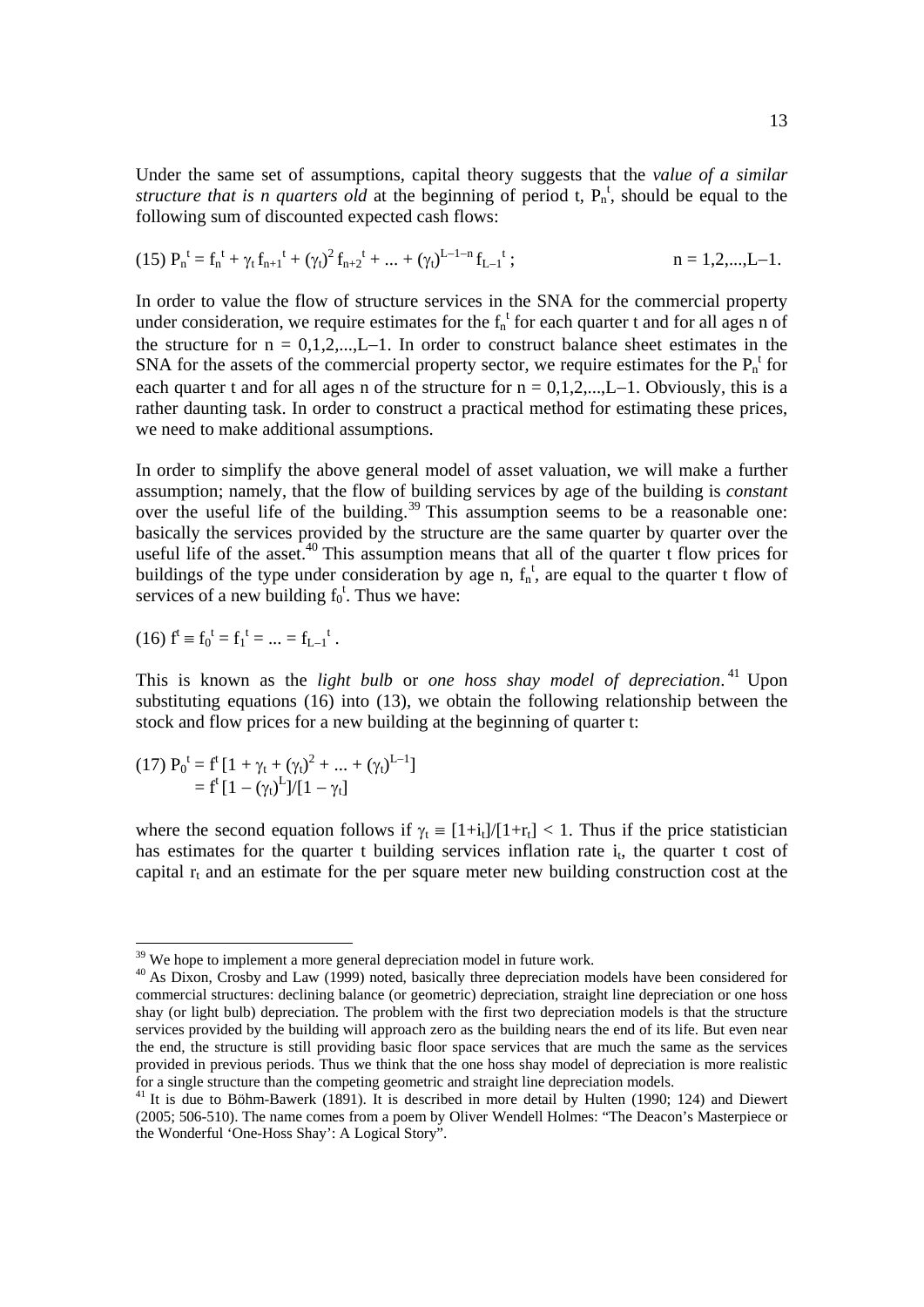beginning of period t,  $P_0^t$ ,  $\alpha$ <sup>42</sup> equation (17) can be used to determine f<sup>t</sup>, the per square meter value of building services for quarter t. Now substitute equations (16) into (15) and we obtain the following expression for the beginning of period t asset price  $P_n^t$  of a building of the same type that is n quarters old at the start of period t:

(18) 
$$
P_n^t = f^t [1 + \gamma_t + (\gamma_t)^2 + ... + (\gamma_t)^{L - (n+1)}]
$$
;  
=  $f^t [1 - (\gamma_t)^{L-n}] / [1 - \gamma_t]$ 

where the second equation follows if  $\gamma_t < 1.^{43}$  Thus if an estimate for the construction cost of a new building of the type under consideration,  $P_0^t$ , is available along with estimates for the expected life of the building L, the cost of capital  $r_t$  and the expected building inflation rate i<sub>t</sub>, then a complete set of *flow prices* for structure services,  $f_n^{\dagger} = f^{\dagger}$ , and *asset prices* by age n of the building  $P_n^t$  can be constructed.

We now suppose that we are considering a specific commercial property in quarters t and t+1 and the problem is to construct prices and quantities of building services and estimates of the stock value (and price and quantity) of the building for quarters t and t+1. Suppose that  $P_0^t$  represents the period t price of a square meter of a newly constructed building at the beginning of quarter t of the type of building under consideration. Let  $Q_B^{\dagger}$ be the quarter t floor area of the building in square meters. We suppose that the building floor area remains constant from period to period; i.e.,

$$
(19) Q_{B}^{t} = Q_{B}; \t t = 0,1,2,...,L-1.
$$

We assume that the price statistician has estimates for the length of life L for the building, for the firm's cost of capital at the beginning of quarter t,  $r_t$ , for expected building construction cost inflation,  $i_t$ , and for the new building cost per meter squared at the beginning of period t,  $P_0^t$ , for quarters t and t+1. The quarter t and t+1 estimated prices of building services are equal to  $f^{\dagger}$  and  $f^{\dagger+1}$  defined by (20):<sup>44</sup>

(20) 
$$
f^t \equiv P_0^t[1-\gamma_t]/[1-(\gamma_t)^L]
$$
;  $f^{t+1} \equiv P_0^{t+1}[1-\gamma_{t+1}]/[1-(\gamma_{t+1})^L]$ .

 $\overline{a}$ 

The corresponding quarters t and t+1 building services quantities,  $Q_B^t$  and  $Q_B^{t+1}$ , are defined by (19); i.e., the quantities are fixed at the number of square meters of floor space,  $Q_B$ . Thus  $f^t$ ,  $f^{t+1}$ ,  $Q_B^t$  and  $Q_B^{t+1}$  defined by (19) and (20) are the prices and quantities that can be inserted into an index number formula that aggregates all building inputs into an

 $42$  Note that we have made an assumption here that the value of the new building is equal to its construction cost. This assumption is likely to be approximately true but it will generally be only an approximation.

<sup>&</sup>lt;sup>43</sup> Cross sectional depreciation for a building of age n at the beginning of quarter t is defined as  $D_n^t \equiv P_n^t$  –  $P_{n+1}$ <sup>t</sup> for n = 0,1,2,...,L-1. Using the first equation in (18), it can be seen that  $D_n$ <sup>t</sup> = f<sup>t</sup> ( $\gamma$ <sub>t</sub>)<sup>L-(n+1)</sup> for n = 0,1,2,...,L-1. Thus if  $\gamma_t < 1$ , cross sectional depreciation increases as the age of the asset increases. However, if  $r_t = i_t = 0$ , then  $\gamma_t = 1$  and  $D_n^t = f^t$  for  $n = 0, 1, 2, \dots, L-1$ ; i.e., cross sectional depreciation is constant under these conditions and one hoss shay depreciation collapses down to straight line depreciation.

<sup>&</sup>lt;sup>44</sup> We are assuming that  $\gamma_t \equiv [1+i_t]/[1+r_t] < 1$  for periods t and t+1. Note that if  $r_t = r_{t+1}$  and  $i_t = i_{t+1}$ , then  $\gamma_t =$  $\gamma_{t+1}$  and  $f_{t+1}/f_t = P_0^{t+1}/P_0^t$ . Thus if the cost of capital and the expected structure services inflation rate are constant from period to period, the rental price for structure space  $f_t$  will be proportional to  $P_0^t$ , the new construction price index for quarter t.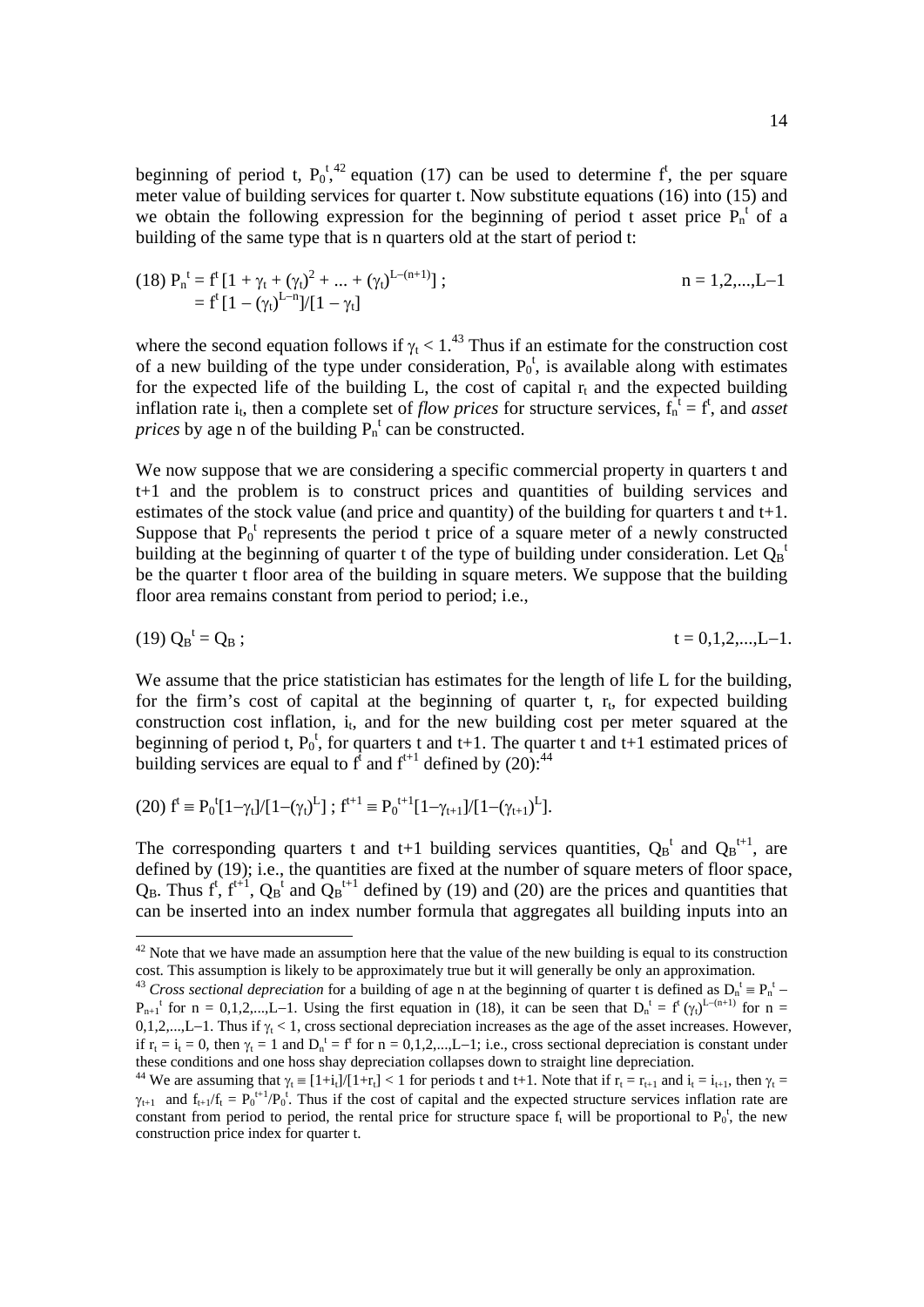overall input price index for the *services* of the building under consideration. This is the type of input index that would be used in studies of the Multifactor Productivity of the commercial property under consideration.

Constructing suitable prices for beginning of quarter t and t+1 *asset values* of the building that can be used in an index number formula is a more difficult task. The estimated asset value of the building at the beginning of quarter t is  $P_n^{\{t\}}Q_B^{\{t\}}$  where  $P_n^{\{t\}}$  is defined by (18) and  $Q_B^t$  is defined by (19). The estimated asset value of the building at the beginning of quarter t+1 is  $P_{n+1}$ <sup>t+1</sup> $Q_B$ <sup>t+1</sup> where  $Q_B$ <sup>t+1</sup> is defined by (19) and  $P_{n+1}$ <sup>t+1</sup> is defined as:

(21) 
$$
P_{n+1}^{t+1} = f^{t+1} [1 + \gamma_{t+1} + (\gamma_{t+1})^2 + ... + (\gamma_{t+1})^{L-(n+2)}];
$$
   
  $n = 1, 2, ..., L-1$    
  $f^{t+1} [1 - (\gamma_{t+1})^{L-(n+1)}]/[1 - \gamma_{t+1}]$ 

where the second equation in (21) follows if  $\gamma_{t+1}$  < 1. At first glance, it might appear that one could simply use the asset prices  $P_n^t$  and  $P_{n+1}^{t+1}$  defined by (18) and (21) and the quantities  $Q_B^t$  and  $Q_B^{t+1}$  as suitable prices and quantities that could be used in an asset price index number formula. However, this is not a conceptually correct procedure because *the quality of the building is not being held constant* as we go from period t to period t+1. The period t+1 building is not the same as a period t building since the older building has one less period left in its expected life<sup>45</sup> and thus  $P_{n+1}^{t+1}/P_n^t$  does not represent a constant quality asset price index for the building under consideration.

Fortunately, there is a way to overcome the above lack of comparability problem. For each quarter t, we can convert the building quantity  $Q_B^t$  into an equivalent number of units of a new building. Thus define the *quarter t quality adjusted quantity of building*   $units, Q_B^{t^*},$  as follows:

$$
(22)\ {Q_B}^{t^*} \equiv {Q_B}^t\ [P_n^{\ t}/P_0^{\ t}]=Q_B^{\ t}\ [1-(\gamma_t)^{L-n}]/[1-(\gamma_t)^L]
$$

 $\overline{a}$ 

where the second equation in (22) follows from the second equations in (17) and (18). The corresponding quarter t+1 quality adjusted quantity of building units,  $Q_B^{t+1}$ , is defined as follows:

$$
(23) Q_B^{t+1*} \equiv Q_B^{t+1} [P_{n+1}^{t+1}/P_0^{t+1}] = Q_B^{t+1} [1 - (\gamma_{t+1})^{L-(n+1)}]/[1 - (\gamma_{t+1})^L].
$$

Thus when constructing a constant quality asset price index for the commercial property under consideration going from quarter t to t+1, the new asset building prices  $P_0^t$  and  $P_0^{t+1}$ can be used in the index number formula along with the quality adjusted building quantities,  $Q_B^{t^*}$  and  $Q_B^{t+1^*}$  defined above by (22) and (23).<sup>46</sup>

<sup>&</sup>lt;sup>45</sup> We did not have this problem when constructing a price index for building services since the one hoss shay model of depreciation explicitly assumes that the flow of building services is constant over all ages of the building (until it is retired or demolished).

<sup>&</sup>lt;sup>46</sup> If  $\gamma_t = \gamma_{t+1}$ , our suggested quality adjustment procedure can be justified using Hicks' Aggregation Theorem: "Thus we have demonstrated mathematically the very important principle, used extensively in the text, that if the prices of a group of goods change in the same proportion, that group of goods behaves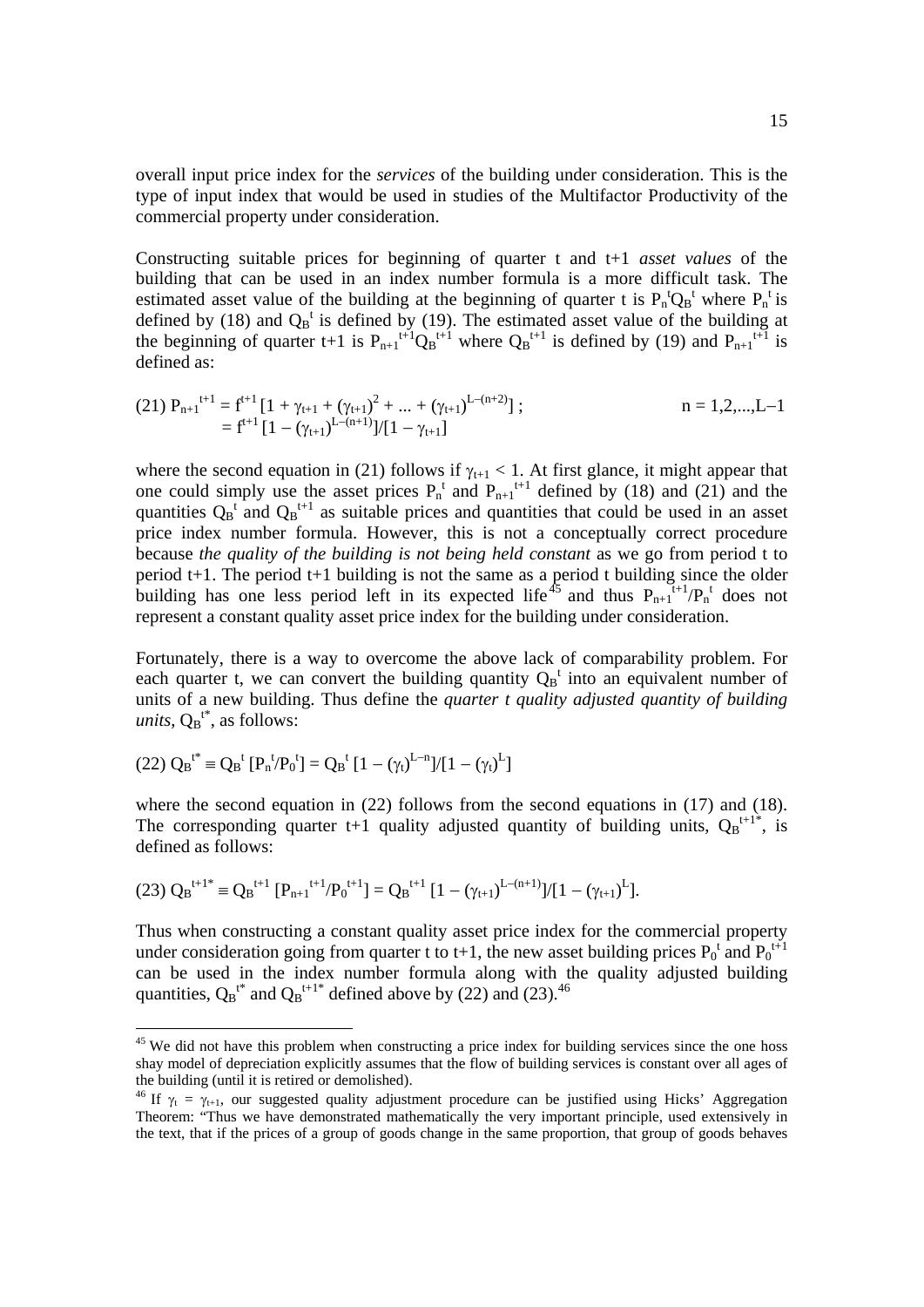There are limitations of our suggested price construction models:

- The estimate for the expected age of the building L will be subject to some uncertainty;
- $\bullet$  Similarly, there will be uncertainty about the estimated cost of capital  $r_t$  and expected building inflation rate  $i_t$ ;
- The assumption that depreciation is of the one hoss shay type may not be correct;
- The new building construction price index (in level form)  $P_0^t$  may not be appropriate for the particular building under consideration and
- The assumption that new building value is equal to new building cost may also be only an approximation.

However, it should be noted that national income accountants struggle with the same set of problems when they construct national balance sheet estimates for other components of the capital stock.

There is an alternative way of looking at our suggested method for finding flow of services prices and asset values for the building on the commercial property: our method can simply be regarded as a method for amortizing the initial construction cost of the building. Since amortization models are somewhat arbitrary, the method we have suggested seems to be a "reasonable" method.<sup>47</sup>

In section 2 above, we mentioned how the one hoss shay algebra could be used to impute quarterly revenues for say office space in a building that is leased out to various tenants on long term leases. Now suppose that the entire building is leased out to a single tenant who in turn subleases the space to other tenants or simply uses the building to generate revenues. The structure (and land) services valuation problem for the firm that has leased the entire building is now different from a firm that owns the land (the latter case will be considered in the following section). If the tenant pays a quarterly rent to the firm that owns the building, this rental payment can be considered an intermediate input cost for the leasing firm in the production accounts for the commercial property sector. This quarterly rental payment will appear as a revenue item for the firm that owns the building. This is reasonably straightforward. However, the problem here is do we regard the quantity of the intermediate input (combined structure and land services) for the leasing tenant to be constant over the life of the lease? If so, there is no problem in decomposing the intermediate input payment into price and quantity components over the life of the

just as if it were a single commodity." J.R. Hicks (1946; 312-313). It is like that  $\gamma_t$  will be approximately constant going from quarter to quarter since  $r<sub>t</sub>$  and  $i<sub>t</sub>$  are unlikely to change much going from quarter to quarter. If  $\gamma_t$  is constant over time, it can be seen that the entire schedule of asset prices by age n,  $P_n^t$ , moves in strict proportion to the movements in  $P_0^{\dagger}$ 

 $47$  If commercial properties could be sold as building only sales, then it would be possible to check on the validity of alternative depreciation models using information on sales of commercial properties. However, typically sales of properties include the land that sits under the structure so information on the value of the used structure will be contaminated by the land value of the property.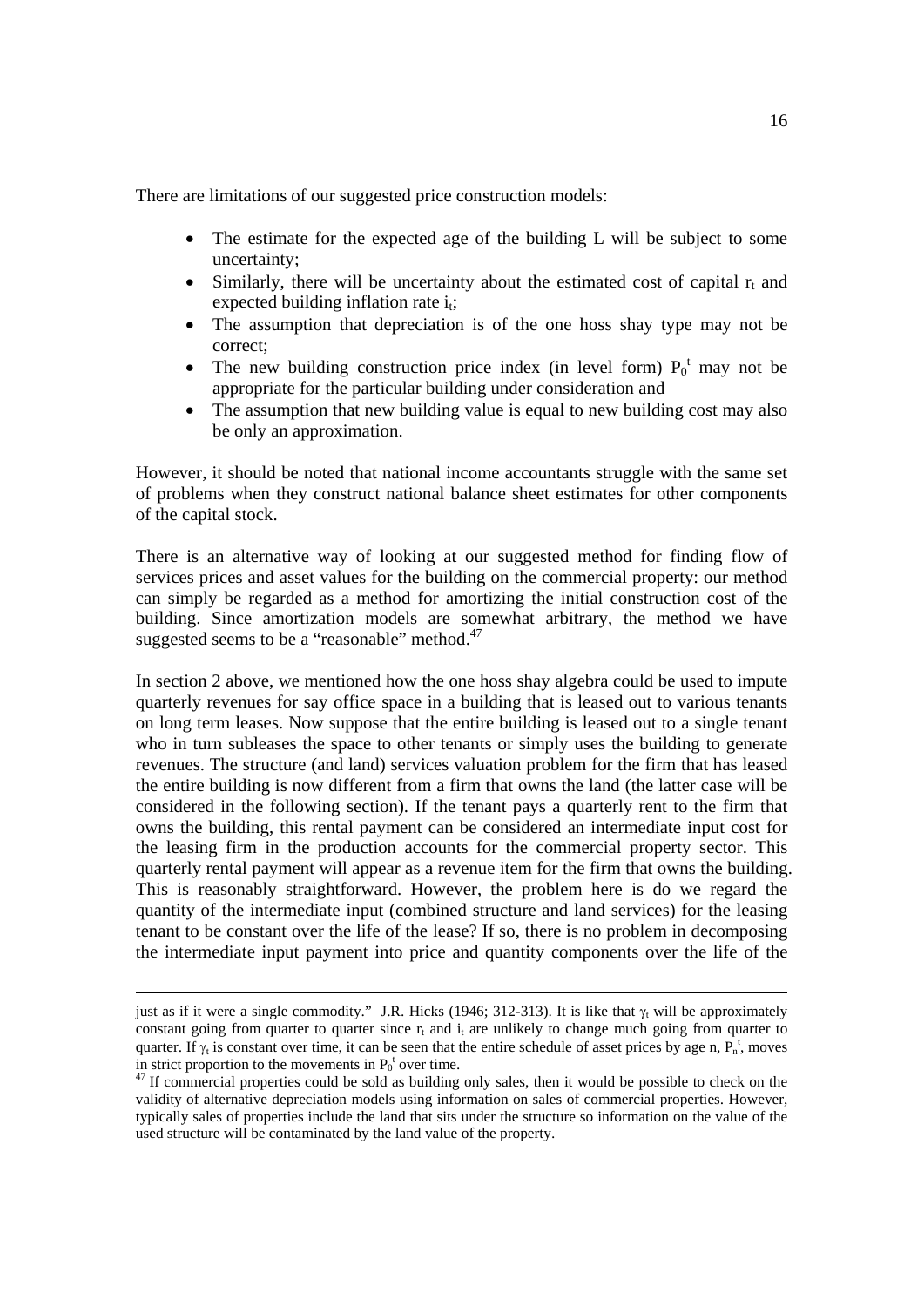lease. If the quality of the structure service changes over time (due to changes in maintenance or to improvements in amenities), then there is a problem in quality adjusting the quantity of service over time. There is no easy answer to this quality adjustment problem, and so in practice, it may be necessary to assume that this quality is constant over the life of the lease. However, this is not the end of our measurement problems. Suppose the tenant does not pay quarterly rent over the life of the lease but rather pays a lump sum for the services of the structure over the lifetime of the lease at the beginning of the leasing period. In order to value the input contribution to the single tenant firm of the property over the life of the lease, it is reasonable to use the one hoss shay model explained above to value the long term lease and decompose it into period by period input costs. The value of the lease now covers the combined services of the structure and the land that it sits on for the duration of the lease.<sup>48</sup> However, note that following the resulting imputed rental prices for the space over time will not give us a reasonable index of current commercial property rents since the sequence of imputed rentals is entirely determined by the initial lease payment, the duration of the lease and assumptions about interest rates and expected inflation rates made at the beginning of the lease. $4\frac{4}{9}$ 

We can now suggest a possible treatment of capital expenditures on a commercial property. The same model of depreciation that we have suggested for the original structure can be applied to each capital expenditure. All that is required is an estimate for the length of life for each period's capital expenditure (this will generally be shorter than the length of life L used for the main structure) and an appropriate deflator for these expenditures. The resulting algebra will be messy<sup>50</sup> but conceptually, there do not seem

 $\overline{a}$ 

<sup>&</sup>lt;sup>48</sup> If the lease payment is made at the beginning of period t and the length of the lease is L quarters, then  $P_0$ <sup>1</sup> in equation  $(13)$  can be interpreted as the total lease payment,  $f^{\text{t}}$  is the period t imputed input cost for the structure (with the land),  $i_t$  is the expected quarterly inflation rate for the rental of space of the type under consideration,  $r_t$  is the (single) tenant's opportunity cost of capital at the beginning of period t and  $(1+i_t)^s$  f is the imputed period t+s input cost for the space under consideration for  $s=1,2,...,L-1$ . Note that the initial lease payment  $P_0^t$  is now treated as an investment cost by the tenant and hence is amortized over time. This lease payment  $P_0^t$  is also treated as a deferred revenue asset by the firm that owns the building and the owning firm has to amortize this asset over the length of the lease (possibly using a different method of amortization). Accounting for commercial property transactions in the System of National Accounts is not a trivial matter!

<sup>&</sup>lt;sup>49</sup> Since long term leasing transactions are typically more prevalent than outright sales of commercial properties, it might be thought that a hedonic regression approach to obtaining constant quality price indexes for commercial properties would be more successful than a hedonic regression approach on sales. However, these long term lease transactions are still relatively sparse (since the leases are long term!) and so it will be difficult to find a parsimonious set of characteristics for the leases and the underlying properties that will lead to successful hedonic regressions that have high explanatory power. The advantages of the NOI approach to constructing indexes are: (i) the data are available every quarter for the buildings under consideration and (ii) all of the characteristics of the property are held (approximately) constant from period to period, except for building depreciation. Thus the NOI approach has all of the advantages of the repeat sales method for constructing house price indexes (in terms of holding characteristics to be relatively constant) but has the additional advantage of providing information every  $\frac{\text{mct}}{50}$ 

 $\overline{6}^{\prime}$  With one hoss shay depreciation, there will be a separate construction expenditures asset for each time period when a capital expenditure took place and thus as time marches on, there will be more and more construction assets to depreciate and account for.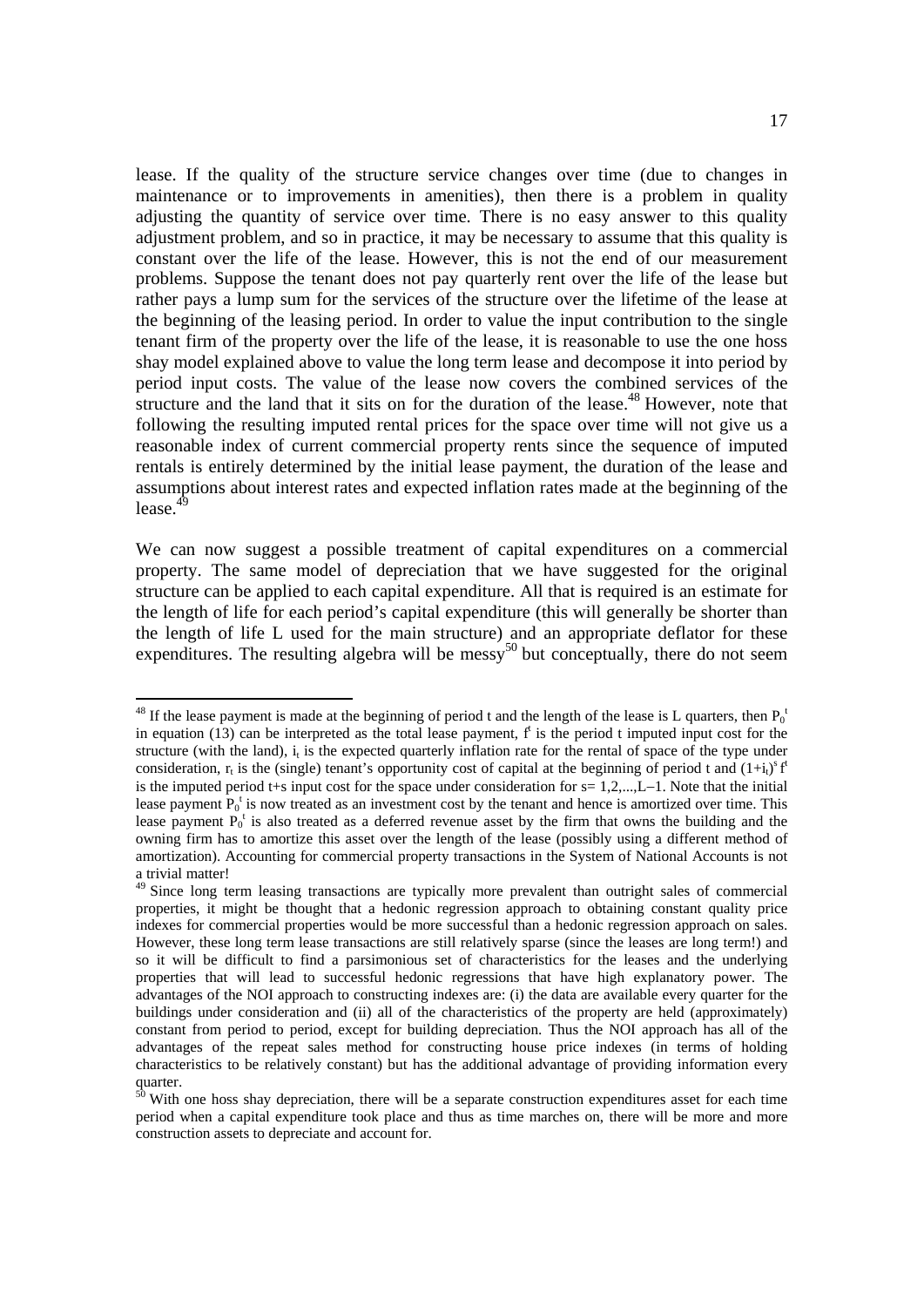to be any problems in addition to the problems that have been mentioned for our analysis presented above for the underlying structure.

Now that we have developed price and quantity estimates for structures, we can return to the problem of obtaining price and quantity decompositions for insurance payments and property taxes that fall on structures. We address the insurance problem first.

The main component of property insurance is the protection of the structure from damage due to fire and other causes. An insurance policy on a commercial property could provide a payment in case of the complete destruction of the structure which could either (i) cover the cost of complete replacement of the structure with a new structure of the same type or (ii) cover the value of the depreciated structure. Let  $C_{PI}^t$  be the period t value of property insurance payments. Then for case (i), an appropriate period t price of insurance is  $p_{PI}^t$  $C_{PI}^{t'}Q_{B}^{t}$  and the corresponding quantity of insurance services is  $Q_{B}^{t}$ , the number of square meters of floor space for the structure in period t. For case (ii), the appropriate period t price of insurance is  $p_{PI}^{t*} = C_{PI}^{t} / Q_B^{t*}$  and the corresponding quantity of insurance services is  $Q_B^{t*}$ , the quality adjusted number of square meters of floor space defined above by (22). In both cases, the insurance price is viewed as the per square meter cost of protection of the structure from damage. An implicit assumption for both price treatments is that the risks of damage remain constant over time. $51$ 

The period t property tax payments,  $C_{PT}^{t}$ , can usually be decomposed into two additive components:  $C_{PT}^{\dagger} = C_{ST}^{\dagger} + C_{LT}^{\dagger}$  where  $C_{ST}^{\dagger} + C_{LT}^{\dagger}$  are the period t tax payments that can be attributed to the structure and  $C_{LT}^t$  are the payments that can be attributed to the plot of land that the structure is located upon. The tax payments on the structure are almost always assessed on the basis of the current (depreciated) value of the structure. Thus the appropriate price-quantity decomposition of the value of structure tax payments  $C_{ST}$ <sup>t</sup> is to define the period t price  $p_{ST}^t$  and the corresponding quantity  $q_{ST}^t$  as follows:

(24) 
$$
p_{ST}^t \equiv C_{ST}^{t} / Q_B^{t^*}
$$
;  $q_{ST}^t \equiv Q_B^{t^*}$ 

where  $Q_B t^*$  is the quality adjusted number of square meters of floor space defined above by (22). An appropriate price-quantity decomposition of the value of land tax payments  $C_{LT}$ <sup>t</sup> is defined as follows:

$$
(25) p_{LT}^t \equiv C_{LT}^t/Q_L ; q_{LT}^t \equiv Q_L
$$

where  $Q<sub>L</sub>$  is the size of the property's land area in square meters (which remains constant over the periods t).

What services do property taxes provide to the firm? These payments allow the firm to be in existence and to obtain some specific services from the governments that levy the taxes, such as access to a publically provided road network.

<sup>&</sup>lt;sup>51</sup> This assumption is only a useful approximation to reality. Unfortunately, obtaining constant quality prices for property insurance under conditions of changing risk factors is extremely complex; see Diewert  $(1993; 415-423)$   $(1995)$ .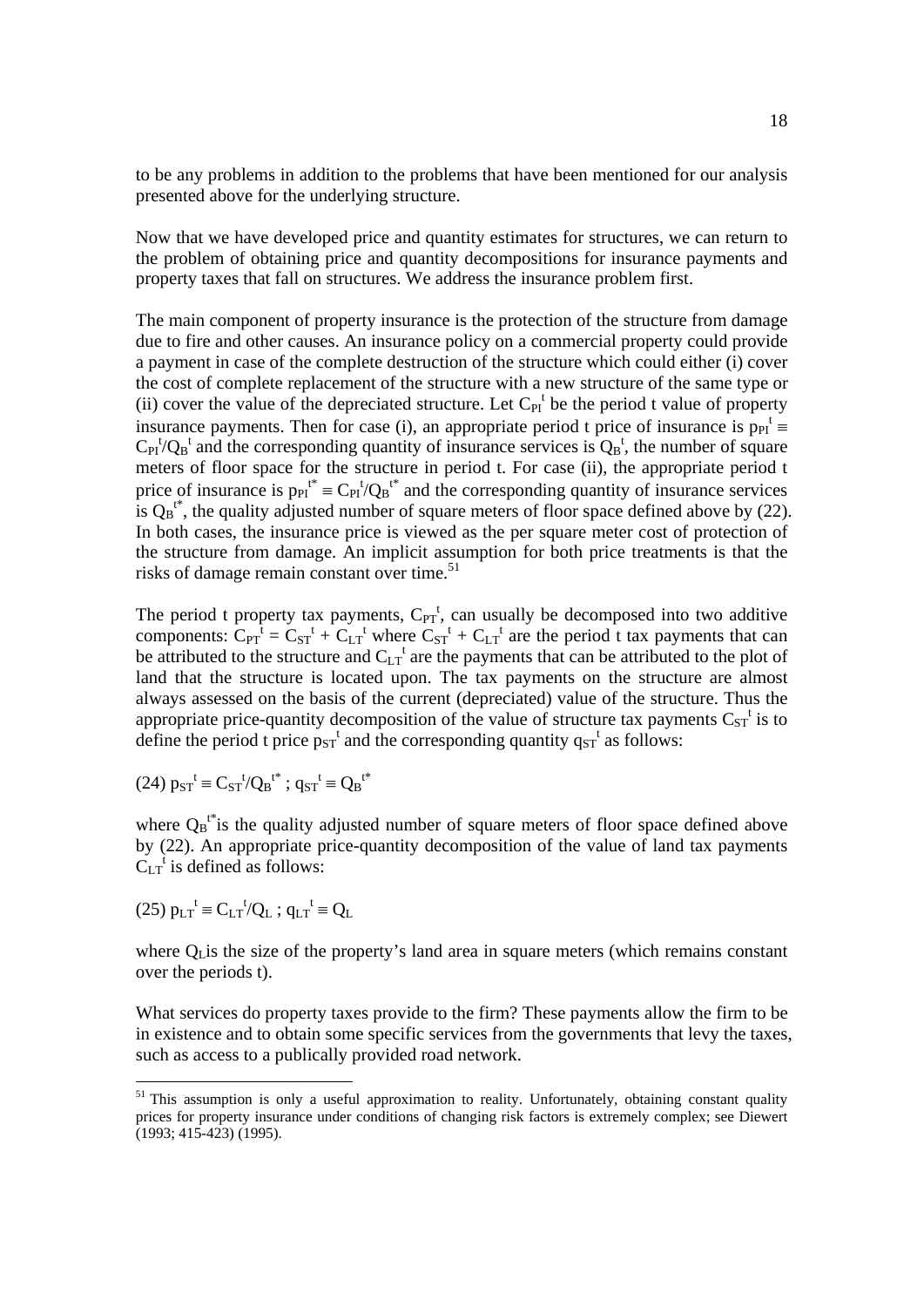We will not decompose business income taxes into price and quantity components. Instead, we assume that business income taxes are reflected in the beginning of the period cost of financial capital,  $r_t$ ; i.e., this rate is approximately equal to the after business tax rate of return that investors require plus the prevailing rate of business income taxation.

We now turn our attention to the final set of problems that are associated with the determination of stock and flow prices for the land plot.

# **5. The Construction of Stock and Flow Prices for the Land Area of the Commercial Property**

The starting point of our analysis in this section is the definition of the *Net Operating Income* (NOI $^{\dagger}$ ) of the commercial property under consideration for period t:

(26) 
$$
NOI^t \equiv R^t - C^t - C_{PI}^t - C_{PT}^t
$$
;  $t = 0, 1, 2, \dots, L-1$ 

where  $R^t$  is the revenue generated by the property in period t,  $C^t$  is the period t variable cost for the property,  $C_{PI}^t$  is the period t cost of property insurance and  $C_{PT}^t$  denotes period t property tax payments.<sup>52</sup> It should be noted that we are basically following the property assessment literature in defining NOI.<sup>53</sup>

Our first task is to determine the period t rents that can be attributed to the land (and of course, the location of the property). We assume that *land rents in period t*,  $LR<sup>t</sup>$ , are equal to the period t net operating income less our imputed flow of building services, which is equal to the building flow of services price per  $m^2$ ,  $f^t$ , defined in (20) times the building floor space,  $Q_B^t$ :

 $(27)$  LR<sup>t</sup> = NOI<sup>t</sup> – f<sup>t</sup> Q<sub>B</sub><sup>t</sup>.

Once total land rents  $LR<sup>t</sup>$  have been determined by (27), the corresponding constant quality *land services price*,  $p_L$ <sup>t</sup>, can be defined by dividing land rents by the area of the property,  $Q_L^t$ , which will be constant over t:

(28)  $p_L^t = LR^t/Q_L^t$ .

Thus the appropriate decomposition of land rents  $LR<sup>t</sup>$  into price and quantity components, is given by (28); i.e.,  $LR^t = p_L^t Q_L^t$ . Finally, if an index of structure and land service flows for the property is required, then one should choose an appropriate bilateral index number formula for prices, such as the Fisher price index  $P_F$ , and then calculate the aggregate

<sup>&</sup>lt;sup>52</sup> See (1), (10), (24) and (25) for decompositions of R<sup>t</sup>, C<sup>t</sup>, C<sub>ST</sub><sup>t</sup> and C<sub>LT</sub><sup>t</sup> into price and quantity components where  $C_{PT}^t = C_{ST}^t + C_{LT}^t$ 

<sup>&</sup>lt;sup>53</sup> There is some variation across authors in the treatment of property taxes and depreciation: some authors include these items as part of NOI and some do not.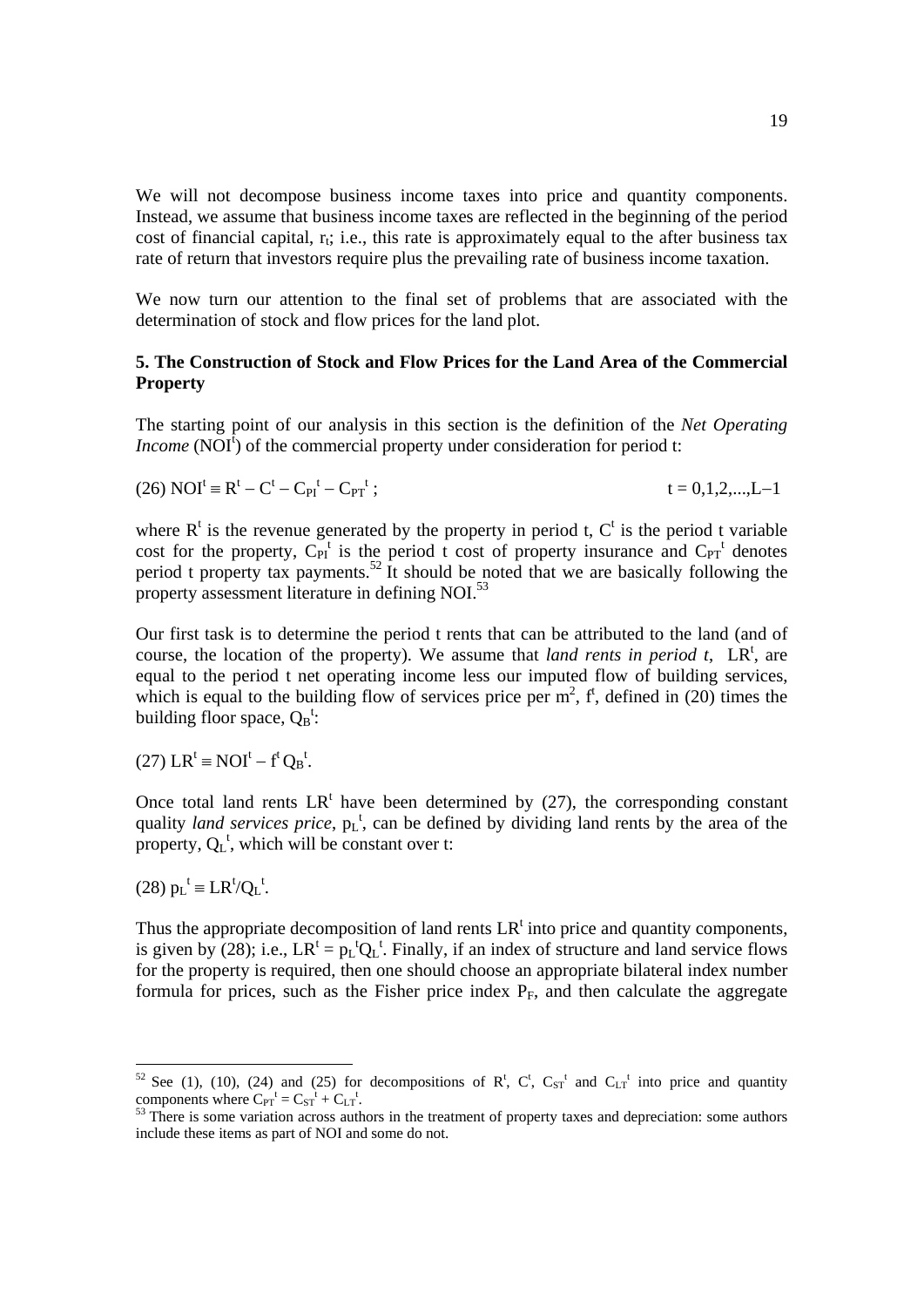service flow price change for the property going from period t to t+1 as  $P_F(f^t, p_L^t; f^{t+1}, p_L^{t+1}; Q_B^t, Q_L^t; Q_B^{t+1}, Q_L^{t+1}),$ <sup>54</sup>

The above material completes our discussion of how to account for the valuation of input and output flows for the commercial property. There is only one remaining valuation problem and that is to obtain an *asset* or *stock price for land* at the beginning of each period.

Consider first the valuation of the property at the beginning of period t. The period t land rent per  $m^2$  is  $p_L^t$ . Assume a constant land rent inflation rate equal to  $i_{Lt}$  and assume that the land rent accrues at the end of each period. As in the previous section, assume that the firm's beginning of period t cost of capital is  $r<sub>t</sub>$  and this rate is expected to persist into the future. Then the discounted (to the beginning of period t) stream of expected land rents per  $m^2$  is an approximation to the *beginning of period t asset price of land*,  $P_L^t$ . We use this approximation and define  $P_L^t$  as follows:<sup>55</sup>

(29) 
$$
P_L^t \equiv (1 + r_t)^{-1} p_L^t [1 + \gamma_L + (\gamma_L)^2 + (\gamma_L)^3 + ...]
$$
  
=  $(1 + r_t)^{-1} p_L^t (1 - \gamma_L)^{-1}$   
=  $p_L^t / (r_t - i_{Lt})$ 

where  $\gamma_L = (1+i_{Lt})/(1+r_t)$  and we assume that  $\gamma_L < 1$  so that the period t cost of capital  $r_t$  is greater than the period t expected land rent inflation rate  $i_{\text{L}t}$ . Thus the product of  $P_{\text{L}}$ <sup>t</sup> defined by (29) and the plot area  $Q_L^t = Q_L$  provide a price and quantity decomposition for the beginning of period t asset value of the land area of the commercial property.

Finally, if a volume index for the structure and the associated land for the property is required, then Fisher price and quantity indexes for the period t to t+1 movements in asset prices and quantities can be constructed. The period t asset value for the property is  $P_0^tQ_B^{t*} + P_L^tQ_L^t$ , and the period t+1 asset value is  $P_0^{t+1}Q_B^{t+1*} + P_L^{t+1}Q_L^{t+1}$  where  $Q_L^t =$  $Q_L$ <sup>t+1</sup> and these price and quantity components can be used in the chosen index number formulae.

#### **6. Conclusion**

The paper briefly reviewed existing methods for constructing commercial property price indexes and found that the capitalization of Net Operating Income seemed to be the most promising method. The details of the method were developed in sections 2-5. The method depends on regular accounting information on commercial properties that consist of a single property, assumptions about the length of life of the structure, a new construction price index for the type of structure under consideration, the firm's cost of raising financial capital and assumptions about expected structure and land inflation rates. Since the amount of land is fixed from period to period and the structure does not change from

<sup>&</sup>lt;sup>54</sup> Since quantities are constant over the two periods (so  $Q_B^t = Q_B^{t+1} = Q_B$  and  $Q_L^t = Q_L^{t+1} = Q_L$ ), the Fisher, Laspeyres and Paasche price indexes will all equal  $[f<sup>t+1</sup>Q<sub>B</sub> + p<sub>L</sub><sup>t+1</sup>Q<sub>L</sub>]/[f<sup>t</sup>Q<sub>B</sub> + p<sub>L</sub><sup>t</sup>Q<sub>L</sub>].$ <sup>55</sup> There is an implicit assumption that when the current building is retired, it is replac

building with the same floor area.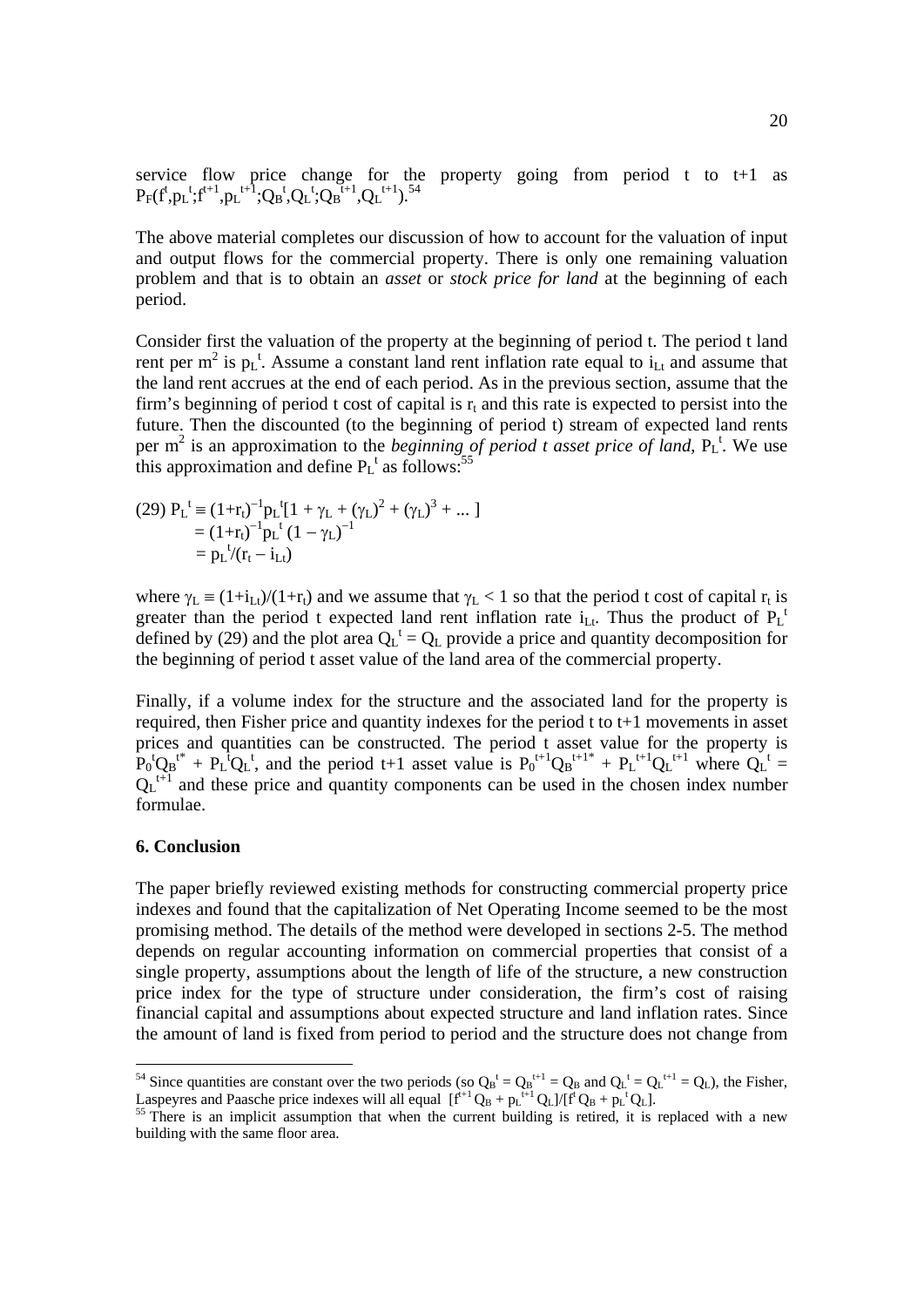period to period (except for depreciation and capital expenditures), it is not necessary to collect information on the other characteristics of the property (they will remain roughly constant from period to period). Thus our suggested methodology, while not without problems, seems to be a viable way forward.<sup>56</sup>

We conclude with a note on a weakness of our suggested method for constructing land and structure indexes for commercial properties: the method is dependent on the availability of quarterly accounting data on a sample of commercial properties on a timely basis. But accounting data for a property for the current quarter will only be available with a lag and hence our suggested method will not be able to construct the required indexes in a timely manner. In order to deal with this problem, we suggest the construction of *provisional indexes* that would be revised as accounting information became available. In order to construct these provisional indexes for structure and land services, two additional price indexes would need to be constructed:

- An index of *commercial property rents* for the type of property under consideration, say  $\rho^t$  for quarter t and
- A *price index for intermediate and labour input costs* for the owners of properties of the type under consideration, say  $\rho_I^t$  for quarter t.

Recall that in section 2 above, we assumed that the quarter t revenue for a property where accounting data were available was  $R^t = \sum_{n=1}^{N} p_n^t q_n^t = p^t \cdot q^t$ . When constructing an interim revenue estimate for the property, we suggest estimating the quarter t+1 revenue for the property as  $R^{t+1*} = R^t [\rho^{t+1} / \rho^t]$ .<sup>57</sup> Similarly, in section 3 above, we assumed that the quarter t variable input cost for a property where accounting data were available was  $C^t$  $\Sigma_{m=1}^{M}$   $p_{Im}^{t}$   $q_{Im}^{t}$  =  $p_{I}^{t}$  $q_{I}^{t}$ . When constructing an interim variable input cost estimate for the property, we suggest estimating the quarter t+1 variable input cost as  $C^{t+1^*} = C^t [\rho_I^{t+1}/\rho_I^t]$ . The analysis presented in section 4 regarding the construction of structure stock and flow prices remains unchanged. However, the analysis presented in section 5 does change when constructing the interim indexes for land: equation (26) for quarter t+1 is replaced by the following equation which defines *estimated Net Operating Income for the property*,  $\text{NOT}^{t+1*}$ :

(30) 
$$
NOI^{t+1*} = R^{t+1*} - C^{t+1*} - C_{PI}^{t+1} - C_{PT}^{t+1}
$$
;  $t = 0,1,2,...,L-1$ .

<sup>&</sup>lt;sup>56</sup> We note that our approach to capitalizing the land rent is similar to the capitalization of NOI methodology that is commonly used in making property appraisals. Thus Baum and Crosby (2008; 125) suggest that an estimate for the value of a property is the current NOI of the property divided by their suggested capitalization rate  $k = r - g + d$ , where r is the required rate of return (which includes a risk premium), g is the expected rate of growth in rental prices (the counterpart to our i) and d is the expected depreciation rate. Baum and Crosby (2008; 71) explain how they introduced depreciation into their income capitalization formula as follows: "As a result of depreciationn, rental values may be rising as a combined result of market rental growth tempered by depreciation, at a rate of  $(1+g)/(1+d)$ , where g is the annual rate of rental growth for new buildings and d is the annual rate of depreciation." The problem with this approach to depreciation is that it will only be valid if the property's land to rentable floor space area is approximately constant across properties.<br> $\frac{57}{16}$  there

 $57$  If there is evidence that vacancy rates for the property type under consideration have changed, then it may be appropriate to further adjust  $R^{t+1*}$  by the change in vacancy rate.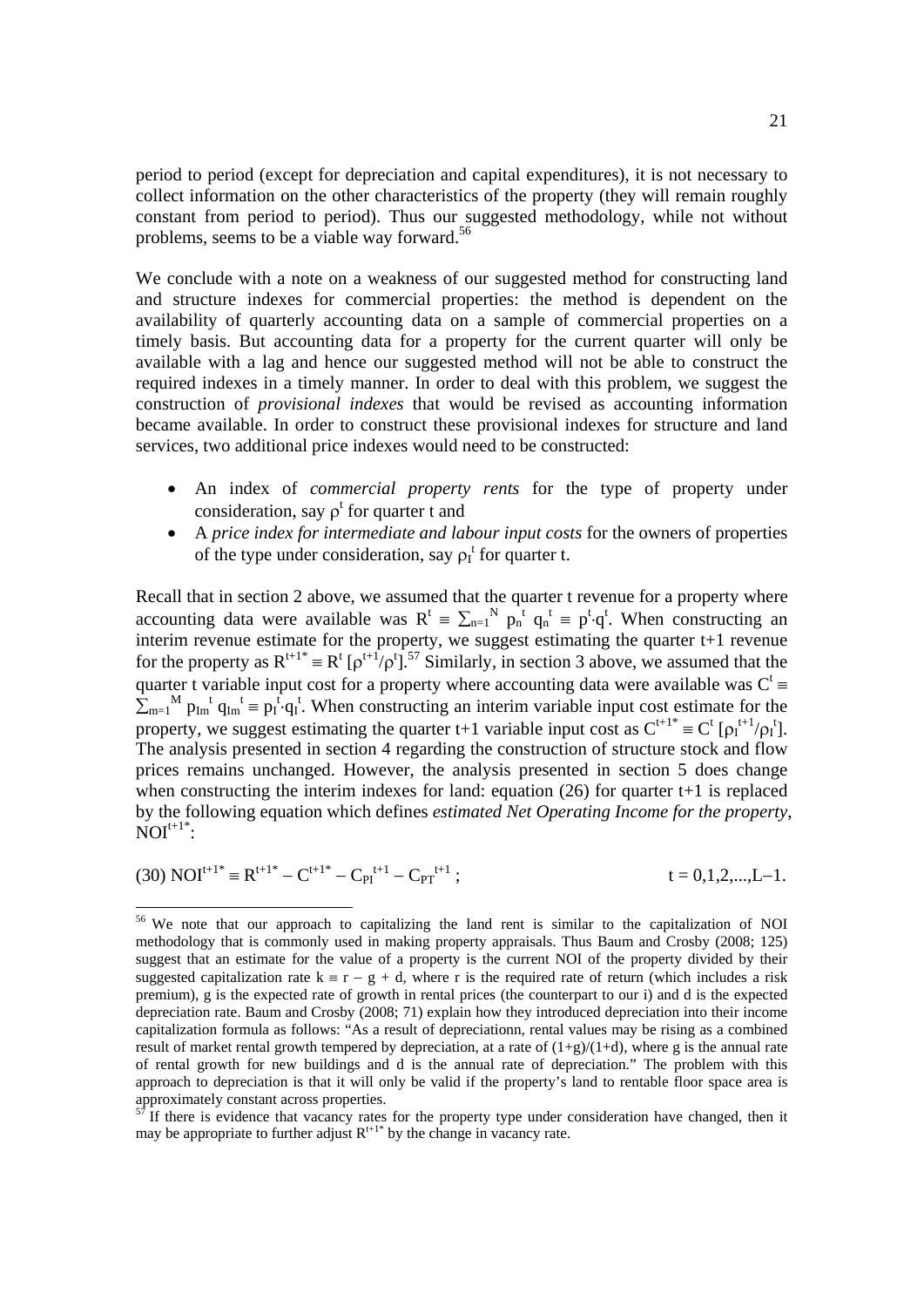The remainder of the methodology presented in section 5 can be carried out using the preliminary estimate for Net Operating Income for quarter t+1 defined above. Once the accounting information for quarter t+1 for the property becomes available, the analysis can be redone as indicated in section 5. Obviously this methodological approach is not suitable for the construction of an index that cannot be revised but when constructing price and quantity indexes for components of the national accounts, it is normal to revise the indexes when additional information becomes available,

#### **References**

- Böhm-Bawerk, E. V. (1891), *The Positive Theory of Capital*, W. Smart (translator of the original German book published in 1888), New York: G.E. Stechert.
- Baum, A. and N. Crosby (2008), *Property Investment Appraisal*, 3rd Edition, Oxford: Blackwell.
- Bokhari, S and D. Geltner (2012), "Estimating Real Estate Price Movements for High Frequency Tradable Indexes in a Scarce Data Environment", *Journal of Real Estate Finance and Economics*, 45:2, 522-543.
- Christensen, L.R. and D.W. Jorgenson (1969), "The Measurement of U.S. Real Capital Input, 1929-1967", *Review of Income and Wealth* 15, 293-320.
- Christensen, L.R. and D.W. Jorgenson (1973), "Measuring the Performance of the Private Sector of the U.S. Economy, 1929-1969", pp. 233-351 in *Measuring Economic and Social Performance*, M. Moss (ed.), New York: Columbia University Press.
- Crosby, N., S. Devaney and V. Law (2012), "Rental Depreciation and Capital Expenditure in the UK Commercial Real Estate Market, 1993–2009", *Journal of Property Research* 29:3, 227–246.
- Davies, G.R. (1924), "The Problem of a Standard Index Number Formula", *Journal of the American Statistical Association* 19, 180-188.
- de Haan, Jan and W.E. Diewert (eds.) (2011), *Residential Property Price Handbook*, Luxembourg: Eurostat, November 8 version. http://epp.eurostat.ec.europa.eu/portal/page/portal/hicp/methodology/hps/rppi\_handbook
- Deng, Y., D.P. McMillen and T.F. Sing (2013), "Matching Indices for Thinly-Traded Commercial Real Estate in Singapore", Department of Real Estate and Institute of Real Estate Studies, National University of Singapore, 21 Heng Mui Keng Terrace, #04-02, Singapore, 119613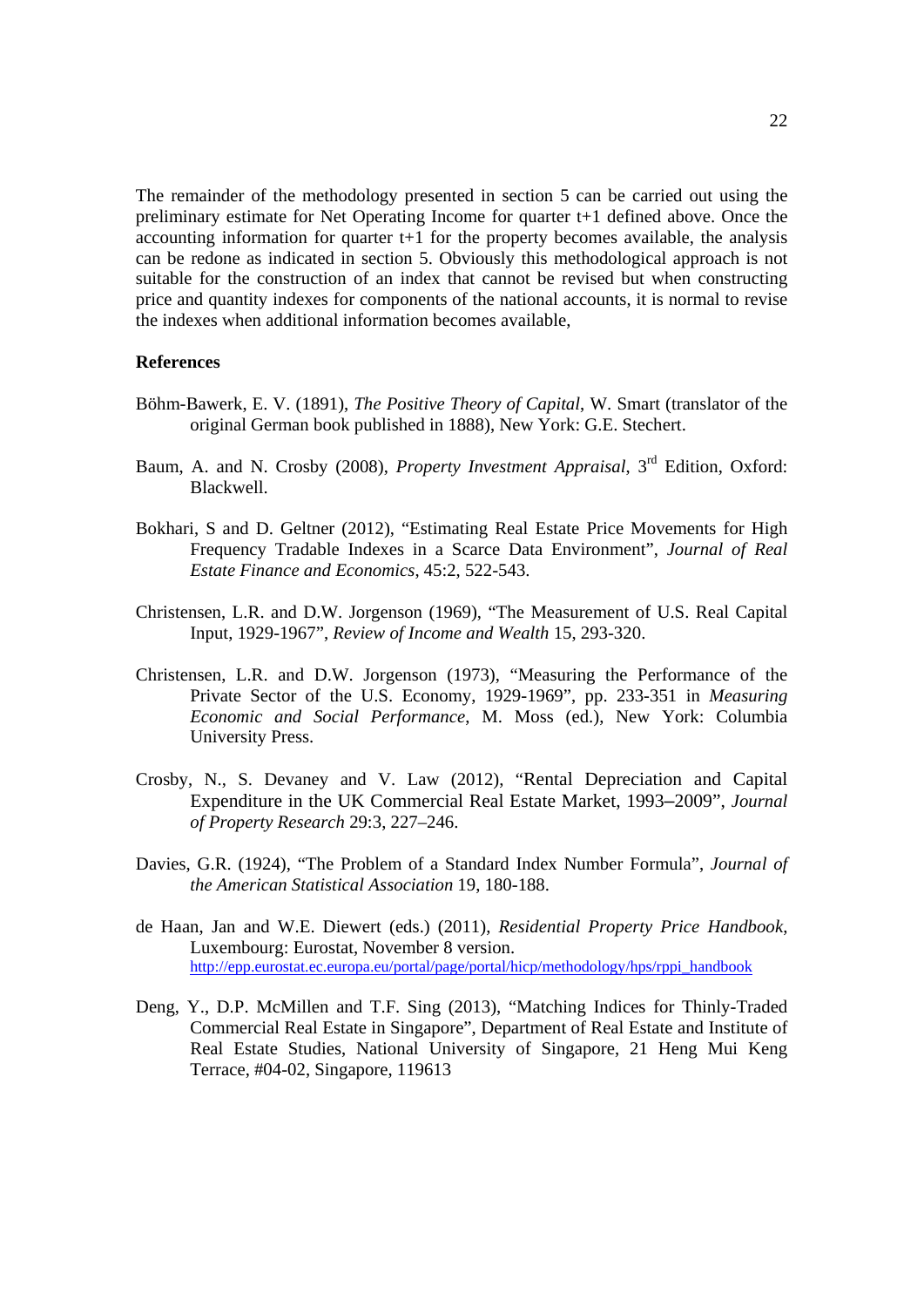- Devaney, S. and R. M. Diaz (2010), "Transaction Based Indices for the UK Commercial Property Market: Exploration and Evaluation Using IPD Data", University of Aberdeen Business School, Discussion Paper 2010-02.
- Diewert, W.E. (1978), "Superlative Index Numbers and Consistency in Aggregation", *Econometrica* 46, 883-900.
- Diewert, W.E. (1980), "Aggregation Problems in the Measurement of Capital", pp.433- 528 in *The Measurement of Capital*, edited by D. Usher, Studies in Income and Wealth, Vol. 45, National Bureau of Economics Research, University of Chicago Press, Chicago.
- Diewert, W.E. (1992), "The Measurement of Productivity", *Bulletin of Economic Research* 44, 165-198.
- Diewert, W.E. (1993), "Symmetric Means and Choice Under Uncertainty", pp. 355-433 in *Essays in Index Number Theory*, Volume I, W.E. Diewert and A.O. Nakamura (eds.), Amsterdam: North Holland, (1993), pp. 355-433.
- Diewert, W.E. (1995), "Functional Form Problems in Modeling Insurance and Gambling", *The Geneva Papers on Risk and Insurance Theory* 20, 135-150.
- Diewert, W.E. (2005), "Issues in the Measurement of Capital Services, Depreciation, Asset Price Changes and Interest Rates", pp. 479-542 in *Measuring Capital in the New Economy*, C. Corrado, J. Haltiwanger and D. Sichel (eds.), Chicago: University of Chicago Press.
- Diewert, W.E. (2010), "Alternative Approaches to Measuring House Price Inflation", Discussion Paper 10-10, Department of Economics, The University of British Columbia, Vancouver, Canada, V6T 1Z1.
- Diewert, W.E. (2011), "The Paris OECD-IMF Workshop on Real Estate Price Indexes: Conclusions and Further Directions", pp. 87-116 in *Price and Productivity Measurement, Volume 1, Housing*, W.E. Diewert, B.M. Balk, D. Fixler, K.J. Fox and A.O. Nakamura (eds.), Trafford Publishing.
- Diewert, W.E. (2012), *Consumer Price Statistics in the UK*, Government Buildings, Cardiff Road, Newport, UK, NP10 8XG: Office for National Statistics.
- Diewert, W.E. and D.A. Lawrence (2000), "Progress in Measuring the Price and Quantity of Capital", pp. 273-326 in *Econometrics and the Cost of Capital: Essays in Honor of Dale W. Jorgenson*, L.J. Lau (ed.), Cambridge MA: The MIT Press.
- Diewert, W.E., A.O. Nakamura and L.I. Nakamura (2009), "The housing bubble and a new approach to accounting for housing in a CPI", *Journal of Housing Economics* 18:3, 156-171.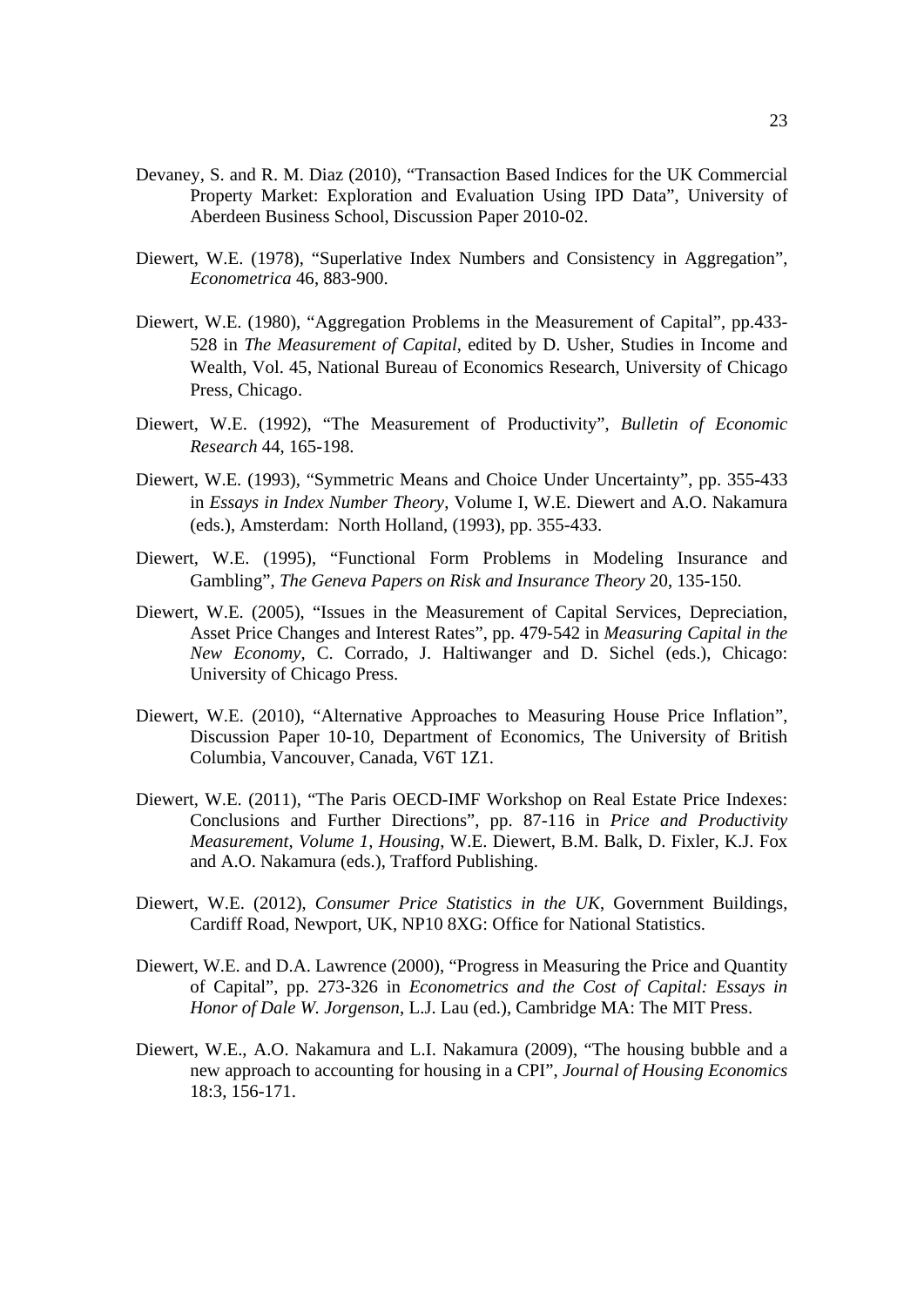- Dixon, T.J., N. Crosby and V.K. Law (1999), "A Critical Review of Methodologies for Measuring Rental Depreciation Applied to UK Commercial Real Estate", *Journal of Property Research* 16:2, 153-180.
- Feenstra, R.C. and W.E. Diewert (2001), "Imputation and Price Indexes: Theory and Evidence from the International Price Program", Discussion paper 01-10, The Department of Economics, The University of British Columbia, Vancouver Canada, V6T 1Z1. http://faculty.arts.ubc.ca/ediewert/dp0110.pdf
- Fisher, I. (1911), *The Purchasing Power of Money*, London: Macmillan.
- Fisher, I. (1922), *The Making of Index Numbers*, Boston: Houghton-Mifflin.
- Fisher, J., D. Geltner, and R.B. Webb (1994), "Value Indices of Commercial Real Estate: A Comparison of Index Construction Methods", *Journal of Real Estate Finance and Economics* 9, 137-164.
- Geltner, D. (1997), The Use of Appraisals in Portfolio Valuation and Index Construction*, Journal of Property Valuation and Investment* 15, 423*-*448*.*
- Geltner, D., H. Pollakowski, H. Horrigan, and B. Case (2010), "REIT-Based Pure Property Return Indexes", *United States Patent Application Publication*, Publication Number: US 2010/0174663 A1, Publication Date: July 8, 2010.
- Hicks, J.R. (1946), *Value and Capital*, Second Edition, Oxford: Claredon Press.
- Hulten, C.R. (1990), "The Measurement of Capital", pp. 119-152 in *Fifty Years of Economic Measurement*, E.R. Berndt and J.E. Triplett (eds.), Studies in Income and Wealth, Volume 54, The National Bureau of Economic Research, Chicago: The University of Chicago Press.
- ILO/IMF/OECD/UNECE/Eurostat/The World Bank (2004), *Consumer Price Index Manual: Theory and Practice*, Peter Hill (ed.), Geneva: International Labour Office.
- IMF/ILO/OECD/UNECE/Eurostat/The World Bank (2004), *Producer Price Index Manual: Theory and Practice*, Paul Armknecht (ed.), Washington D.C.: International Monetary Fund.
- Jorgenson, D.W. (1963), "Capital Theory and Investment Behaviour", *American Economic Review* 53:2, 247–259.
- Jorgenson, D.W. (1989), "Capital as a Factor of Production", pp. 1-35 in *Technology and Capital* Formation, D.W. Jorgenson and R. Landau (eds.), Cambridge MA: The MIT Press.